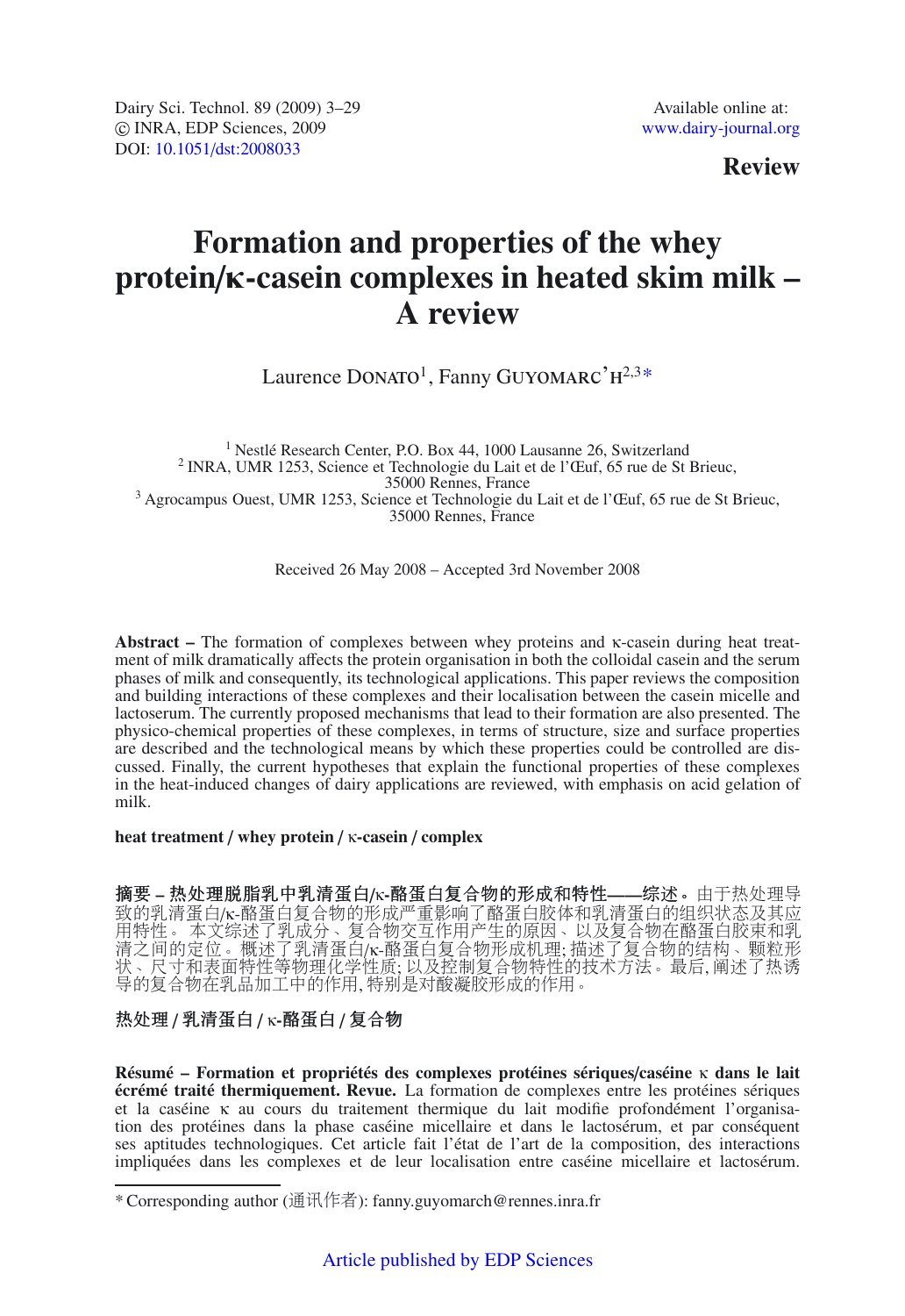Les mécanismes actuellement proposés pour décrire la formation de ces complexes sont présentés. Les propriétés physico-chimiques des complexes, telles que leur structure, leur taille et leurs propriétés de surface, sont décrites et les moyens technologiques permettant de moduler ces propriétés sont discutés. Enfin, les hypothèses actuellement proposées pour expliquer les propriétés fonctionnelles des complexes au cours des procédés de transformation du lait sont exposées, avec une attention particulière pour la gélification acide du lait.

#### **traitement thermique** / **protéine sérique** / **caséine** κ / **complexe**

## **1. INTRODUCTION**

Milk proteins are commonly divided between caseins and whey proteins, corresponding, respectively, to about 80 and 20% of the total protein. Caseins are essentially composed of four different types, namely the κ,  $\alpha_{s1}$ ,  $\alpha_{s2}$  and β caseins. In milk biological conditions, the casein molecules associate to form supramolecular assemblies named casein micelles, which are in dynamic equilibrium with the soluble phase of milk. Whey proteins have a globular structure and essentially include β-lactoglobulin, α-lactalbumin, blood protein immunoglobulins, and Bovine Serum Albumin [\[100,](#page-22-0) [193\]](#page-26-0). When milk is heattreated at temperatures of ∼ 60 ◦C and above, the whey proteins unfold, irreversibly denature [\[80](#page-22-1), [148,](#page-24-0) [149,](#page-24-1) [159\]](#page-25-0) and eventually aggregate through hydrophobic bonding and thiol/disulphide exchanges with themselves and with, essentially, κ-casein, leading to the so-called whey protein/κ-casein complexes [\[70,](#page-21-0) [95,](#page-22-2) [135,](#page-24-2) [171,](#page-25-1) [176\]](#page-26-1).

Heat treatment is applied in many dairy processes either to enhance desirable properties of the products, such as texture and taste, or to ensure its safety and shelf-life. Heat-treated milk proteins have interesting functional properties that are widely applied in food, cosmetics or pharmacy. In the last few decades, extensive research has been dedicated to the understanding of the heat-induced aggregation of denatured whey proteins in milk or in its fractions (whey, whey protein isolates) as well as in model systems of individual proteins, especially β-lactoglobulin  $[15, 20, 25, 38, 39, 43,$  $[15, 20, 25, 38, 39, 43,$  $[15, 20, 25, 38, 39, 43,$  $[15, 20, 25, 38, 39, 43,$  $[15, 20, 25, 38, 39, 43,$  $[15, 20, 25, 38, 39, 43,$  $[15, 20, 25, 38, 39, 43,$ [56](#page-20-3)[,61](#page-21-1)[,65](#page-21-2)[,85](#page-22-3)[–87](#page-22-4)[,92](#page-22-5)[,108,](#page-23-0)[109,](#page-23-1)[140,](#page-24-3)[141,](#page-24-4)[156,](#page-25-2) [165](#page-25-3), [179,](#page-26-2) [191\]](#page-26-3). However, the simple comparison of heat-treated whey and skim milk strongly suggests that the presence of caseins, especially κ-casein, dramatically affects the characteristics of the heat-induced protein complexes in milk [\[21,](#page-19-3) [51,](#page-20-4) [151\]](#page-24-5).

Since the publication of earlier reviews by Hill  $[84]$  and Sawyer  $[167]$ , significant advances have been made in understanding the formation and properties of whey protein/κ-casein complexes in heated milk. The present state of the art therefore aims at updating this knowledge. First, the location and composition of these complexes will be described in milk, and the proposed pathways that may yield to their formation will be discussed. The structural and physico-chemical properties of the whey protein/κ-casein complexes will then be described, taking their possible intrinsic variations into account. The formation of whey protein/κ-casein complexes affects many dairy processes such as, e.g., cheesemaking and recovery of the whey protein [\[69\]](#page-21-3), yoghurt-making [\[41](#page-20-5), [123\]](#page-23-2), storage of UHT milks [\[129\]](#page-24-6) and preparation of functional ingredients. To improve these processes, technological strategies must therefore be grounded on an extensive knowledge of the properties of the whey protein/κ-casein complexes. Finally, further possible prospects for research and application will be proposed.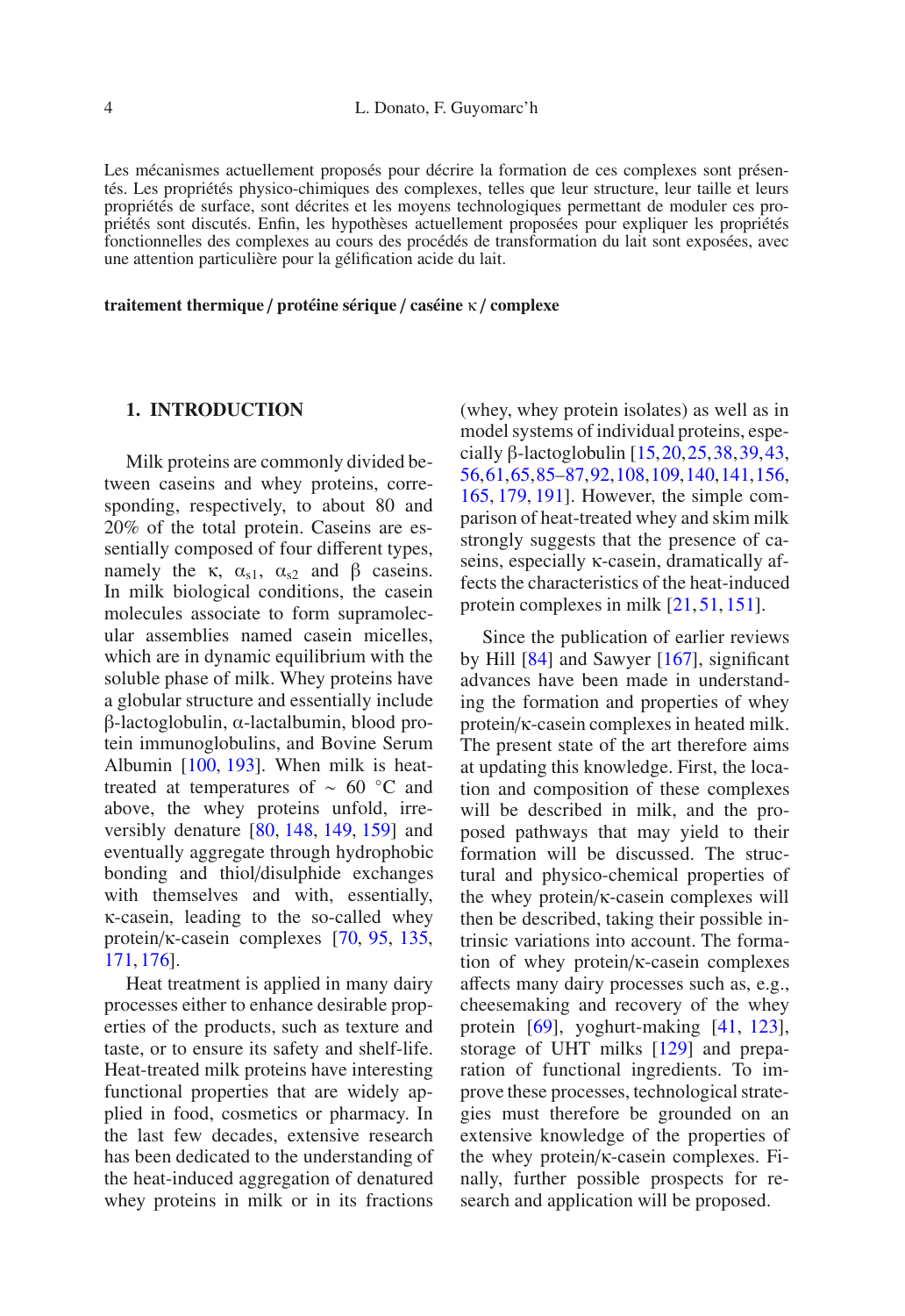# **2. FORMATION OF** κ**-CASEIN**/ **WHEY PROTEIN COMPLEXES IN HEATED MILK**

## **2.1. Composition and building interactions of the complexes**

# <span id="page-2-0"></span>*2.1.1. Composition of the heatinduced protein complexes in milk*

Early studies have long demonstrated that model mixtures of isolated β-lactoglobulin and κ-casein yielded covalent complexes through thiol-disulphide exchanges on heat treatment [\[46,](#page-20-6) [128,](#page-24-7) [195](#page-26-4)] that may even gel at sufficient protein concentration [\[47](#page-20-7)]. In skim milk or reconstituted skim milk systems, covalent complex formation between κ-casein and β-lactoglobulin has also been clearly demonstrated [\[95](#page-22-2), [134,](#page-24-8) [135](#page-24-2), [171,](#page-25-1) [176](#page-26-1)] and evidence has also been presented that α-lactalbumin is significantly involved in these complexes [\[33,](#page-19-4) [105,](#page-23-3) [134,](#page-24-8) [135\]](#page-24-2), most likely through similar mediation of β-lactoglobulin like that reported in model systems [\[48](#page-20-8)]. To a minor extent, BSA, lactoferrin [\[33,](#page-19-4) [50](#page-20-9), [105](#page-23-3), [161](#page-25-5)] and  $\alpha_{s2}$ -casein, containing two disulphide bridges [\[70,](#page-21-0) [133](#page-24-9), [150](#page-24-10)], are also involved in these complexes via thiol/disulphide exchanges. Immunoglobulins were suspected to partially associate with the complexes through hydrophobic interactions only [\[139,](#page-24-11) [141\]](#page-24-4). In serum complexes isolated from skim milk, cysteine-free  $α<sub>s1</sub>$ - and β-caseins have sometimes been reported in small proportions [\[96\]](#page-22-7) and thought to be involved in a second type of whey protein/casein heat-induced complex as the pH of heat treatment is increased (see also below the effect of  $pH [50]$  $pH [50]$  $pH [50]$ ).

A molar or mass ratio of 1–5 whey proteins to 1 κ-casein, or of 0.5–3.5 whey proteins to 1 κ-casein, was, respectively, found for the serum complexes [\[3,](#page-18-0)[50](#page-20-9)[,70,](#page-21-0)[96](#page-22-7)[,162](#page-25-6)] and for the micelle-bound complexes isolated from heated skim milk [\[3,](#page-18-0) [28](#page-19-5)[–30](#page-19-6), [70\]](#page-21-0) (see also Sect. [2.2\)](#page-3-0). Whey proteins added to skim milk are incorporated into the complexes on heating [\[28](#page-19-5), [29](#page-19-7), [51,](#page-20-4) [176\]](#page-26-1) while unreacted κ-casein has been found in milk after heat treatment [\[51](#page-20-4), [70,](#page-21-0) [152\]](#page-24-12). These results indicate that the whey proteins, and especially β-lactoglobulin, are the reaction-limiting proteins to the growth of the heat-induced complexes in milk.

## *2.1.2. Covalent binding through thiol*/*disulphide interchanges*

Only recently, mass spectroscopy has been applied to skim milk and β-lactoglobulin/κ-casein mixtures to try to identify the intermolecular disulphide bonds that are formed on heat treatment. In all studies, Cysteine 160 (Cys 160) of β-lactoglobulin was implicated in the formation of intermolecular disulphide bridges, e.g. with κ-casein on the surface of goat's milk casein micelles [\[83](#page-22-8)], with κ-casein in either the micelle or serum phase of heated skim milk [\[116](#page-23-4)] and with κ-casein in model protein mixtures [\[116\]](#page-23-4), as well as with other β-lactoglobulin molecules (i.e. involving other Cys than intramolecular-bound 66) in heated model protein solutions [\[32,](#page-19-8) [114](#page-23-5), [115](#page-23-6), [178\]](#page-26-5). Livney and Dalgleish [\[114\]](#page-23-5) found that Cys 119/121 of β-lactoglobulin was involved in intermolecular bonds with all the other possible cysteines of both κ-casein and β-lactoglobulin. This result was in agreement with Surroca et al. [\[178\]](#page-26-5) and with the role played by β-lactoglobulin Cys 121 in initiating complex formation, but was not confirmed by the other studies, which rather showed that Cys 160 and 66 were implicated in intermolecular disulphide bridges, possibly as a consequence of an early intramolecular thiol/disulphide exchange between Cys 121 and one of these two cysteine residues [\[32](#page-19-8), [83,](#page-22-8) [115,](#page-23-6) [116](#page-23-4)]. Lowe et al. [\[116\]](#page-23-4) suggested that differences in the disulphide-bonded products across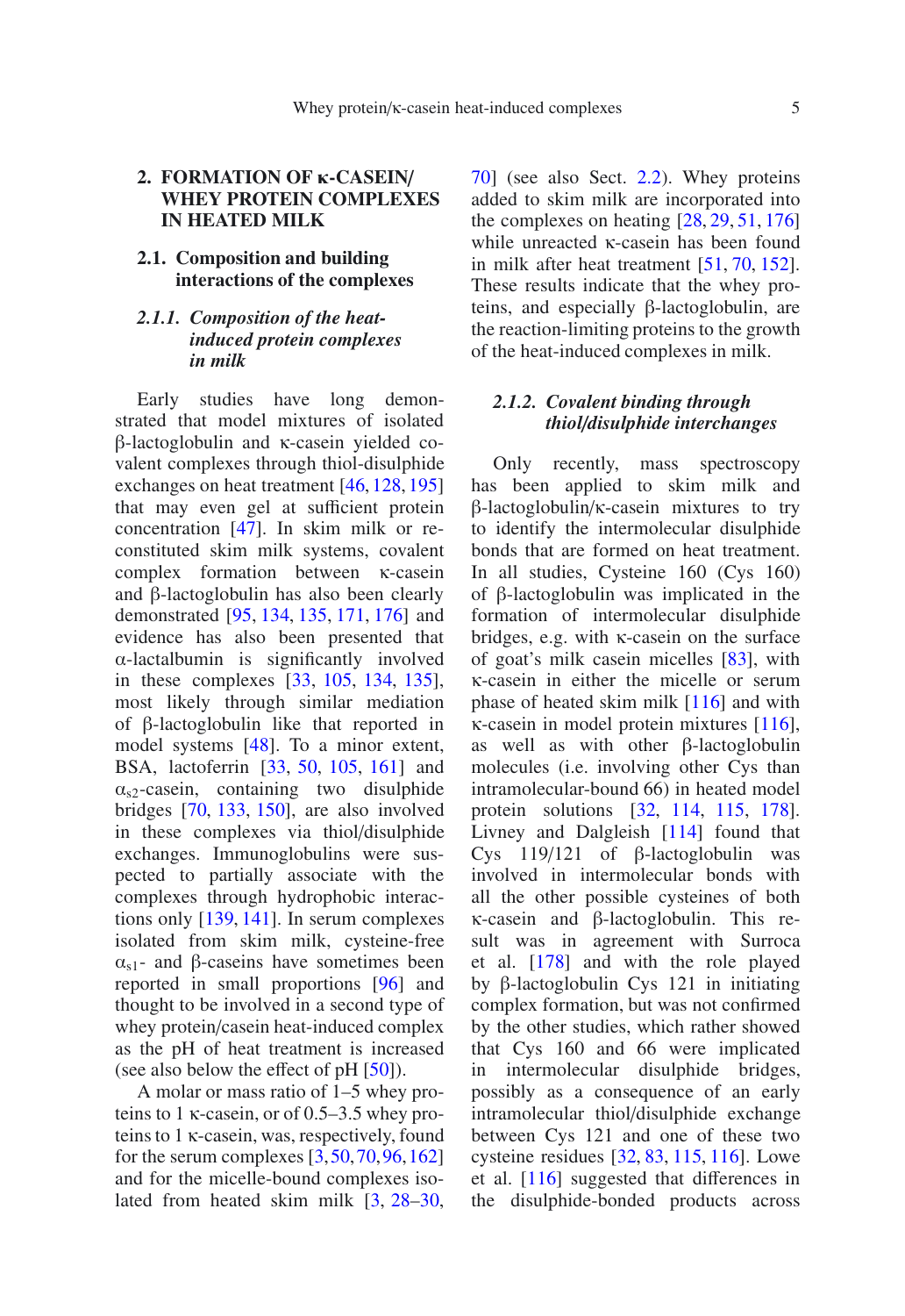systems may be due to changes in the experimental conditions and/or in the structure of the κ-casein in isolated or casein micelle forms. No formation of the intermolecular bond involving β-lactoglobulin Cys 106 could be reported in heated milk [\[116\]](#page-23-4), which suggested that it remained buried in the core of the protein on heating [\[114\]](#page-23-5). No obvious preference between Cys 11 and 88 of the κ-casein was reported, suggesting that both cysteines are randomly engaged in thiol/disulphide exchanges. Heat-induced disulphide bond formation in β-lactoglobulin/α-lactalbumin solutions have been shown to particularly involve  $\alpha$ -lactalbumin Cys 6, 61, 111 and 120 [\[115\]](#page-23-6). Livney et al. [\[115\]](#page-23-6) noted that α-lactalbumin seemed a good chain carrier for thiol/disulphide exchanges once activated through the initial opening of one internal disulphide bond.

### *2.1.3. Hydrophobic interactions*

Analysis of the heat-induced κ-casein/whey protein complexes found in the supernatant of heated milk in native, dissociative and reducing conditions by chromatography or electrophoresis have shown that covalent disulphide intermolecular interactions are the major building bonds in the complexes, followed by hydrophobic interactions [\[96,](#page-22-7) [140,](#page-24-3) [141,](#page-24-4) [171\]](#page-25-1). Addition of thiol-blocking N-ethylmaleimide (NEM) to model mixtures of β-lactoglobulin and κ-casein prior to heat treatment has, however, shown that heat-induced complex formation could yet occur on the sole basis of hydrophobic interactions [\[128](#page-24-7)], which were proposed to come preliminary to thiol/disulphide exchanges [\[76](#page-21-4), [78](#page-21-5)]. However, to the authors' knowledge, no such demonstration has been made in milk; in particular, whether or not κ-casein is involved in such non-covalent complexes is still unclear. Blockage or absence of

β-lactoglobulin's free thiol group in milk systems have shown that most of the heatinduced technological changes in milk that depend on whey protein denaturation were partly reduced when thiol/disulphide exchanges were inhibited [\[10,](#page-18-1) [62,](#page-21-6) [120\]](#page-23-7).

# *2.1.4. Electrostatic and ionic interactions*

According to studies using either reconstituted lactose-free milk or model protein mixtures, the role of ionic interactions in the building of β-lactoglobulin/κ-casein complexes is minor and somewhat controversial, as ionic screening by e.g. calcium, respectively promotes [\[176\]](#page-26-1) or inhibits [\[45](#page-20-10), [77\]](#page-21-7) formation of complexes. Denatured β-lactoglobulin is able to chelate significant amounts of calcium on heat treatment, both in solution [\[75\]](#page-21-8) and in skim milk [\[136\]](#page-24-13). The hypothesis that some calcium could be incorporated in whey protein/κ-casein complexes of heated milk can therefore be made. In their study, however, Parker et al. [\[145](#page-24-14)] observed that the addition of sodium caseinate to skim milk, or to the serum phase of skim milk, did not affect the formation of whey protein/κ-casein complexes, at least in the serum phase, although the concentrations of soluble calcium and phosphate were probably decreased as a consequence of their uptake by the caseinate  $[35]$ . This result indicates that calcium may not be a required component in the formation of the heat-induced (serum) complexes.

# **2.2. Location of the** κ**-casein**/**whey protein complexes in milk**

<span id="page-3-0"></span>Because of its consequences on the rennet coagulation properties of milk, as detailed later, location of the heatinduced complexes as bound to the surface of the casein micelle has been accepted from early studies on and largely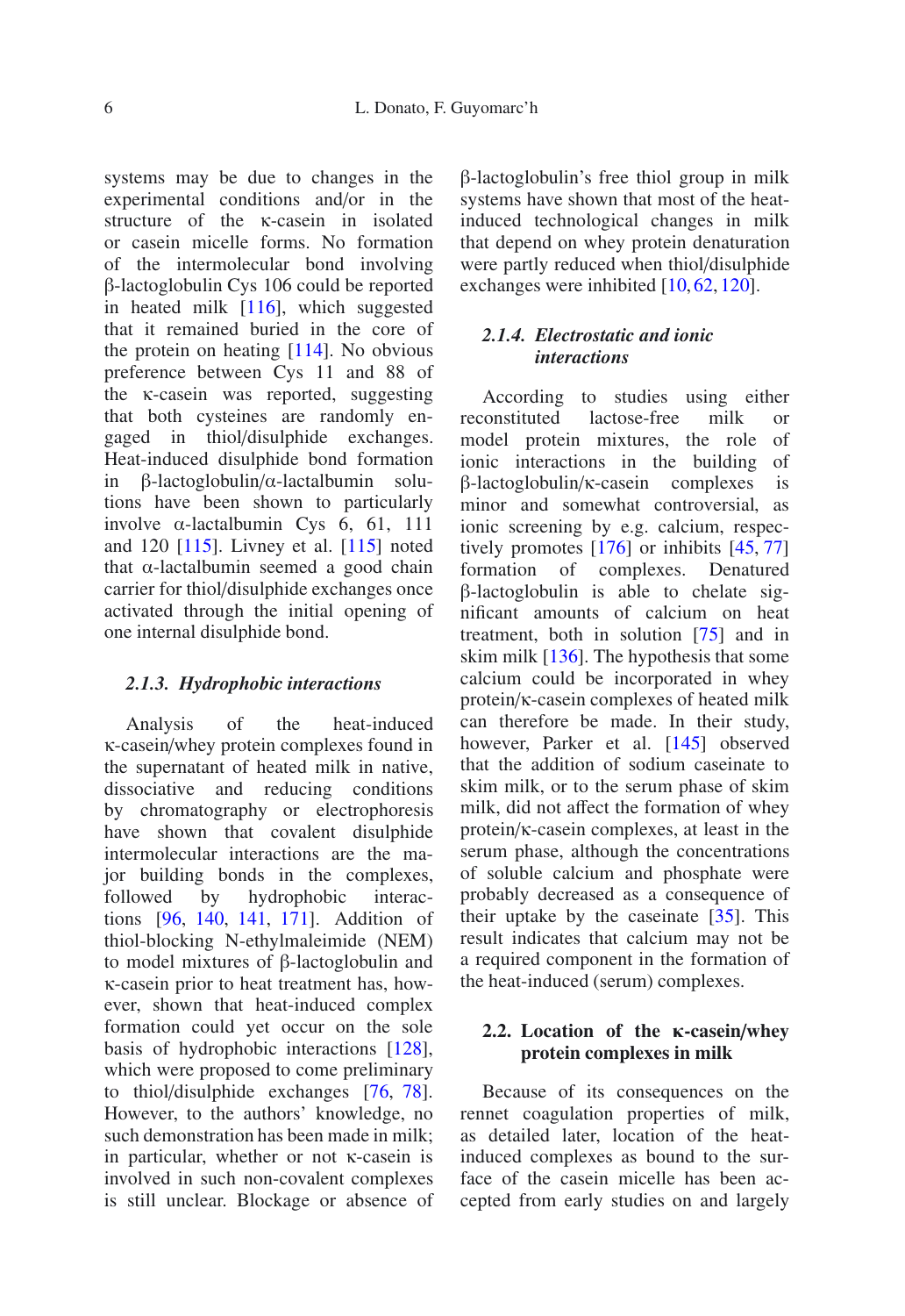investigated (e.g. [\[152,](#page-24-12) [158,](#page-25-7) [195\]](#page-26-4)). Evidence of heat-induced disulphide linkage between whey proteins and micellar κ-casein was presented by Jang and Swaisgood [\[95\]](#page-22-2), and Dalgleish [\[33](#page-19-4)] using control pore glass separation. The binding of heat-induced whey protein/κ-casein complexes further accounted for the rough surface or appendages on the casein micelles of heated milk as observed by electron microscopy [\[97\]](#page-22-9). Because of its generally accepted predominant location on the surface of the casein micelle [\[88\]](#page-22-10), it has been proposed that κ-casein behaved as a nucleation site for complex formation [\[34\]](#page-20-12). In comparison, the occurrence of β-lactoglobulin/κ-casein complexes in the serum phase of heated skim milk has received little attention, despite early reports by, e.g., Smits and van Brouwershaven [\[176\]](#page-26-1) or Creamer et al. [\[31\]](#page-19-9). Separation of the serum of heated milk using either centrifugation or renneting, and its analysis using gel electrophoresis or size-exclusion chromatography later evidenced the significant formation of whey protein/κ-casein complexes in the serum phase of heated milk [\[70](#page-21-0), [135,](#page-24-2) [171](#page-25-1), [186\]](#page-26-6). Comparison of the micellebound and serum types of complexes separated from milk at pH 6.7 indicated that the two types of complexes had comparable sizes and compositions [\[31\]](#page-19-9) although micelle-bound complexes contained higher proportions of κ- and  $α<sub>s2</sub>$ -casein and less whey proteins [\[70\]](#page-21-0).

## **2.3. Proposed aggregation pathways for complex formation**

## *2.3.1. Formation of primary aggregates*

<span id="page-4-1"></span>The primary formation of heat-induced β-lactoglobulin aggregates  $[43]$  or of β-lactoglobulin/α-lactalbulin aggregates, prior to their binding to κ-casein on the surface of the casein micelle, has been proposed in skim milk [\[36,](#page-20-13) [37](#page-20-14), [53,](#page-20-15) [54](#page-20-16), [70\]](#page-21-0) as well as in model protein mixtures  $([79] - \text{pathway I.A, Fig. 1). On addition}$  $([79] - \text{pathway I.A, Fig. 1). On addition}$  $([79] - \text{pathway I.A, Fig. 1). On addition}$  $([79] - \text{pathway I.A, Fig. 1). On addition}$  $([79] - \text{pathway I.A, Fig. 1). On addition}$ of β-lactoglobulin or α-lactalbumin to skim milk prior to heating at 70–90 ◦C, Corredig and Dalgleish [\[30\]](#page-19-6) further reported that the ratio between the two whey proteins as bound to the casein micelles remained constant and proposed that it reflected the composition of β-lactoglobulin/α-lactalbumin primary aggregates. After separation of the serum phase of milk using precipitation of the casein micelles with chymosin, Vasbinder et al. [\[186\]](#page-26-6) found that the serum complexes only contained negligible amounts of κ-casein and further identified these complexes as whey protein aggregates. However, no such whey protein species has ever been otherwise clearly identified in milk. Observations that κ-casein, when present, readily affected heatinduced whey protein aggregation in both milk  $\begin{bmatrix} 53, 135 \end{bmatrix}$  and model protein mixtures [\[45](#page-20-10), [72](#page-21-10), [128\]](#page-24-7) also disagree with the primary aggregation of whey protein, devoid of κ-casein (pathway I.B, Fig. [1\)](#page-5-0). Euber and Brunner [\[55\]](#page-20-17) immobilised native β-lactoglobulin on the stationary phase of a size-exclusion chromatography column, heat-treated it to activate the thiol then applied enriched κ-casein onto the column. As covalent bonding of the κ-casein onto the activated β-lactoglobulin was possible, the authors concluded that primary aggregation of denatured whey proteins was not a requisite for the formation of heat-induced whey protein/κ-casein complexes, at least in the model system used.

## <span id="page-4-0"></span>*2.3.2. Partition of soluble and micellebound complexes: role of the casein micelle*

Various studies have shown that a positive relationship existed between the amount of denatured whey protein and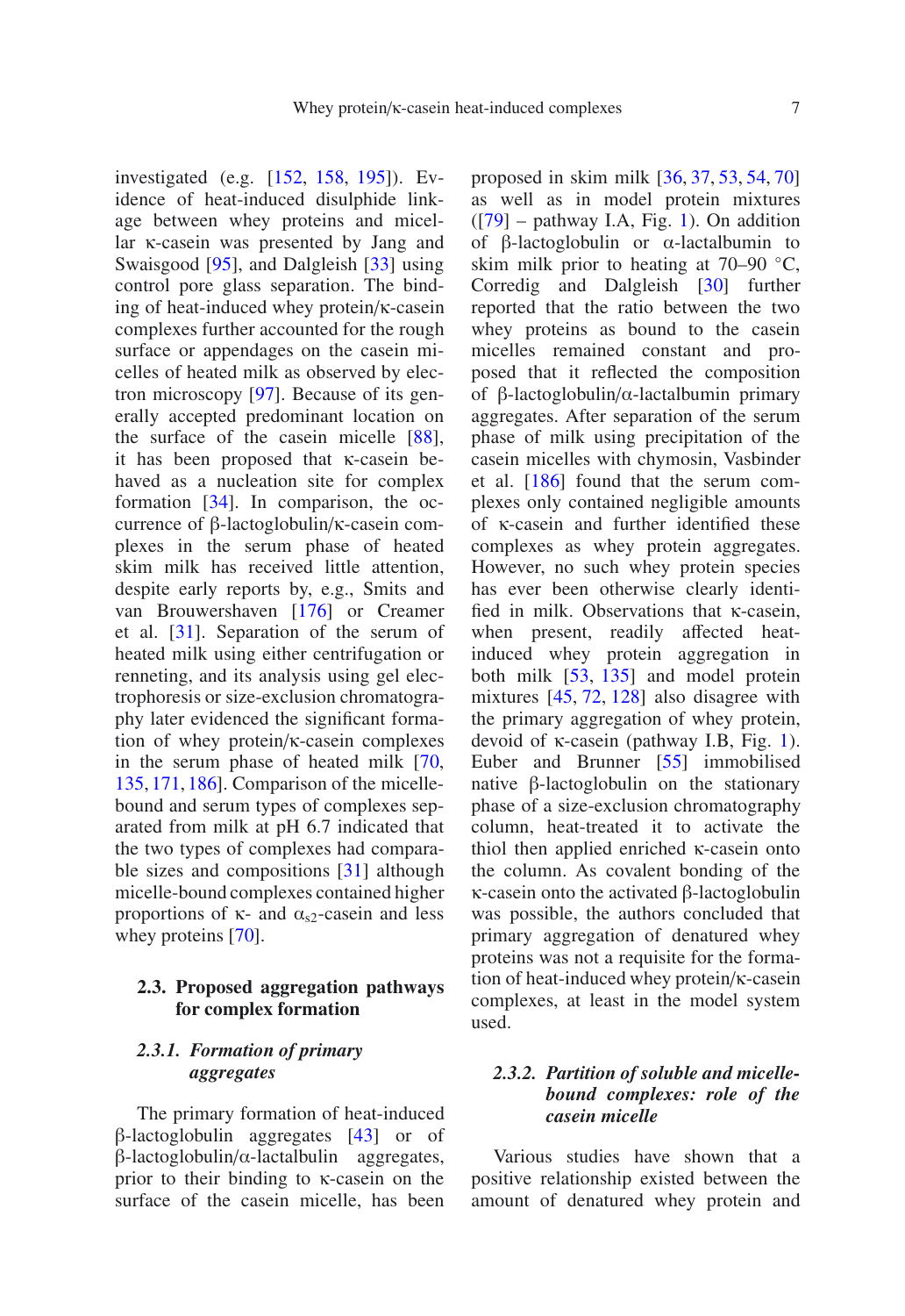<span id="page-5-0"></span>

Figure 1. Schematic representation of the currently proposed pathways of formation of the heat-induced whey protein/s-casein complexes in heated skim milk. The figure evidences two major points of debate that are, first (I), the possible formation of primary complexes of whey proteins in the serum phase of milk, and second (II), the dissociation of k-casein as determinant pathways for the formation and properties of the serum whey protein/k-casein **Figure 1.** Schematic representation of the currently proposed pathways of formation of the heat-induced whey protein/κ-casein complexes in heated skim milk. The figure evidences two major points of debate that are, first (I), the possible formation of primary complexes of whey proteins in the serum κ-casein as determinant pathways for the formation and properties of the serum whey protein/κ-casein complexes. The different stages A-D are described within the text. fferent stages A–D are described within the text.phase of milk, and second (II), the dissociation of complexes. The di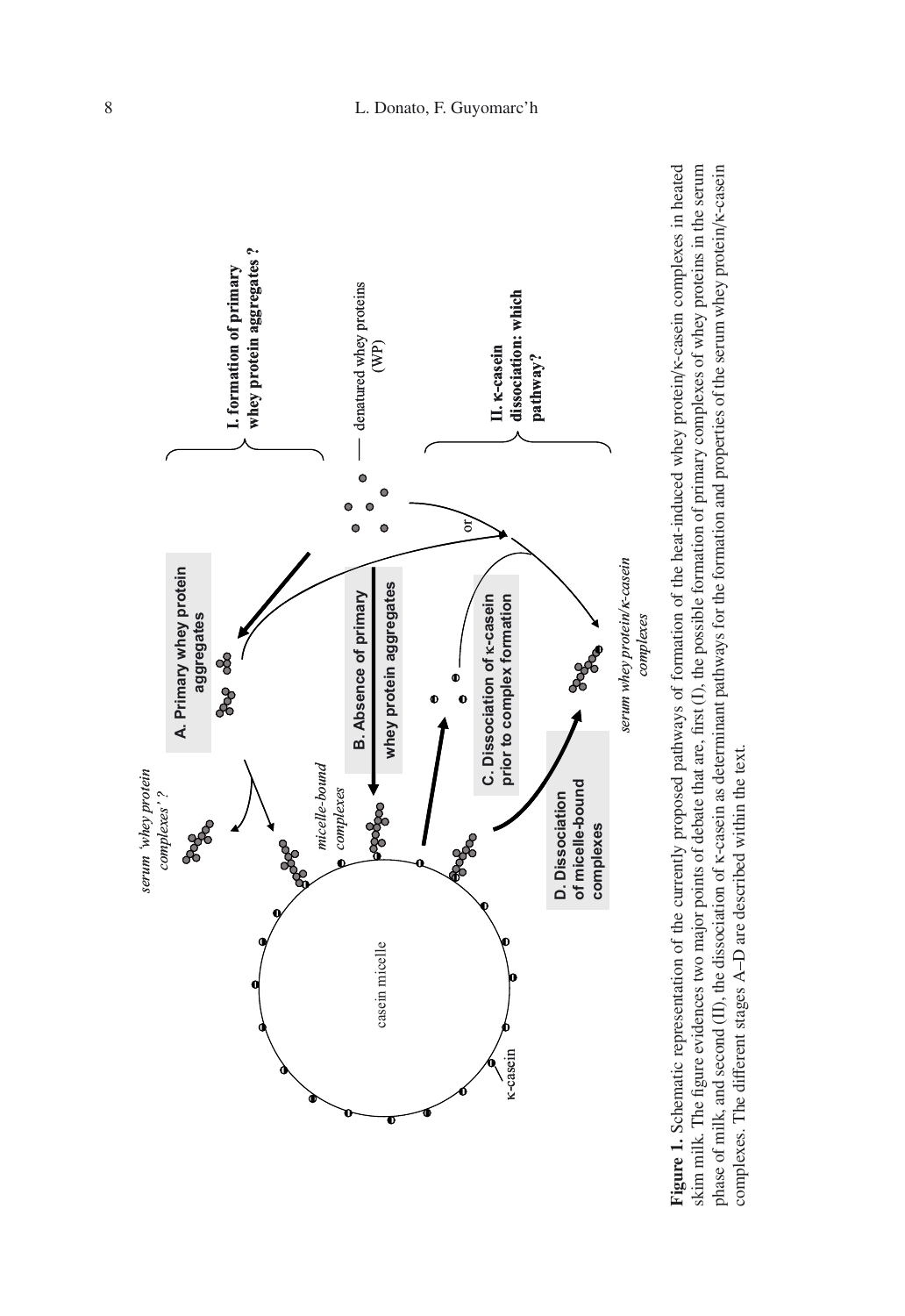the dissociated κ-casein both found in the serum phase of milk after heat treatment [\[3,](#page-18-0) [5,](#page-18-2) [6,](#page-18-3) [130,](#page-24-15) [171](#page-25-1), [173](#page-25-8), [174](#page-25-9)]. This evidence suggests that formation of the heat-induced whey protein/κ-casein serum complexes is somewhat related to dissociation of the κ-casein, and the question arises as to whether the dissociation of κ-casein occurs prior to (pathway II.C, Fig. [1\)](#page-5-0), or after (pathway II.D, Fig. [1\)](#page-5-0), its interaction with denatured β-lactoglobulin (or with primary heat-induced whey protein aggregates, if they exist). The answer to this question is of key importance to control the role of the heat-induced complexes better in many technological applications of heated milk. If the complexes indeed result from either pathway I or II as described in Figure [1,](#page-5-0) the local interactions between κ-casein and the whey proteins may vary and the resulting serum and micelle-bound complexes may have significantly different properties and, possibly, different functional properties during the destabilisation of skim milk, e.g., during acid gelation. To date, the reported research fails to unequivocally rule out either one pathway or the other, or to determine whether both pathways occur concomitantly.

Results that support the initial dissociation of κ-casein (pathway II.C, Fig. [1\)](#page-5-0) are, first, that isolated soluble κ-casein does form complexes with whey proteins when heated in the absence of casein micelles in the serum phase of milk [\[51](#page-20-4)] or in model conditions [\[72\]](#page-21-10) (see also Sect. [2.1.1\)](#page-2-0). In milk, κ-casein can dissociate from the casein micelle on heating, even in the ab-sence of whey proteins [\[10,](#page-18-1) [174](#page-25-9)]; the presence of both soluble κ-casein and denatured whey proteins in the serum phase of heated milk is therefore possible. Furthermore, in skim milk Anema and Li [\[12\]](#page-19-10) reasoned that the casein micelle should repel the denatured whey protein when skim milk is heated at pH values away from the isoelectric pH values of the micelles (∼ 4.8). The authors then suggested that formation of a higher proportion of serum complexes at alkaline pH values of milk could only be possible if κ-casein first dissociated off the casein micelle. On addition of soluble κ-casein to skim milk, Anema [\[4\]](#page-18-4) reported that less whey proteins were being attached to the surface of the casein micelle as a result of heating, as if the added κ-casein partially derouted the whey protein away from the casein micelles. Other studies by Anema and Klostermeyer [\[5\]](#page-18-2), Anema [\[4\]](#page-18-4) and Anema et al. [\[8](#page-18-5)] furthermore suggested that dissociation of the κ-casein and heat denaturation of the denatured whey protein did not seem to kinetically coincide. In particular, κ-casein dissociated at temperatures below that of denaturation of the whey proteins [\[5\]](#page-18-2) and reached its maximum at an earlier stage than denaturation of the whey proteins [\[4](#page-18-4), [8](#page-18-5)]. On cooling, κ-casein that had not interacted with denatured whey protein in the serum phase of milk would partially re-associate with the casein micelles, as would the other caseins [\[5\]](#page-18-2), thus explaining the high correlation between dissociation of the κ-casein and formation of serum complexes.

On the other hand, results that support the initial interaction of the whey proteins with κ-casein on the surface of the casein micelle (pathway II.D, Fig. [1\)](#page-5-0) are, first, that micelle-bound complexes unequivocally exist (see Sect. [2.2\)](#page-3-0) and are probably as likely to be in equilibrium with the serum phase of milk as the other components of the casein micelles (caseins and minerals). Donato et al. [\[51\]](#page-20-4) and Parker et al. [\[145](#page-24-14)] who, respectively, added soluble  $\kappa$ -casein (3 g·kg<sup>-1</sup>) or caseinate  $(5-10 \text{ g} \cdot \text{kg}^{-1})$  to skim milk reported that the added κ-casein or caseinate was not involved in the formation of the serum heatinduced complexes, as long as casein micelles were present. The authors concluded that the denatured whey proteins preferably interacted with κ-casein on the surface of the casein micelle, rather than with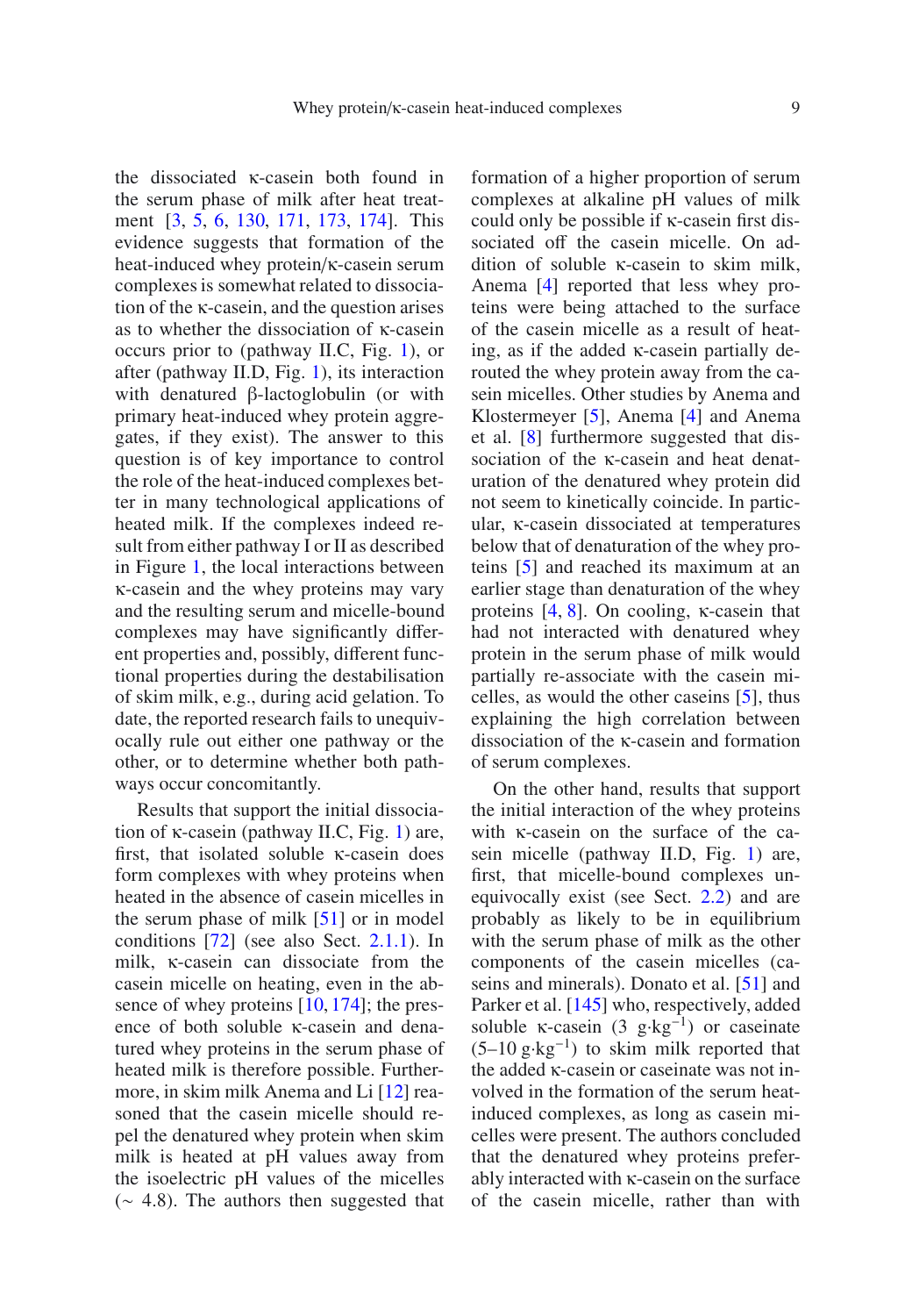dissociated κ-casein, to form the serum complexes. Despite their conflicting results, both Dalgleish and Anema's groups have reasoned that added κ-casein in soluble form should show a higher diffusion rate and higher number of collisions with the denatured whey proteins than micellebound  $\kappa$ -casein [\[3,](#page-18-0) [4,](#page-18-4) [51\]](#page-20-4). Quite likely, other important factors for successful whey protein/κ-casein interaction are the surface charge of the κ-casein and accessibility of its disulphide bonds. The material used by each group may be quite different in these aspects, considering the purification methods involved. In their study, Donato et al. [\[51\]](#page-20-4) proposed that κ-casein in soluble form probably bears a high density of charge and has less accessible hydrophobic sites than κ-casein, that lies in the micellar porous outer layer. The casein micelle is indeed a porous structure through which molecules such as proteins or polymers can easily diffuse [\[111,](#page-23-8) [163\]](#page-25-10). Also, the dissociation of micellar κ-casein is affected by the medium conditions. At pH 6.7–7.1, the heat treatment of skim milk or of whey protein-free milk to which increased concentrations of whey protein were added yielded larger dissociation of the κ-casein than that found in whey protein-free milk [\[10](#page-18-1), [174](#page-25-9)]. Reciprocally, blocking or removal of β-lactoglobulin's free thiol group prior to heat treatment of milk was reported to prevent extensive dissociation of the  $\kappa$ -casein [\[10,](#page-18-1) [62\]](#page-21-6). Using partially renneted skim milk, Renan et al. [\[161\]](#page-25-5) furthermore showed that almost all the denatured whey proteins interacted with immobilised, hydrophobic para-κ-casein to form micelle-bound complexes, even though up to 66% of the total κ-casein had not been hydrolysed and was therefore assumed to be capable of partially dissociating upon heating into a soluble form available for interaction with denatured whey proteins in the serum phase [\[174](#page-25-9)]. However, this interpretation ignores the possible implications of the polymeric distribution of κ-casein on its dissociation rate after limited renneting.

The above section shows that conflicting views exist on the actual sequence of events leading to the partition of the whey protein/κ-casein complexes between the serum and the colloidal phases of skim milk. To date, no single experimental approach has allowed conclusive evidence, most likely because of unavoidable bias on, e.g., reactivity of thiols and charge effects (when varying pH), structural changes on isolation of proteins (prior to addition) or change in hydrophobicity of the κ-casein (on renneting). It is also possible that both presented sequences actually co-exist in skim milk, rendering experimental results even more confusing. Propositions that would, to some extent, restore or maintain the original conditions of skim milk would be, e.g., to cycle pH (to investigate reversibility of the dissociation of serum complexes), to compartment the milk using heat-proof membranes (in complement to immobilisation of either κ-casein or β-lactoglobulin), or to use the genetic toolbox in order to modify milk in situ (e.g. alter cysteine distribution on κ-casein or β-lactoglobulin, or try to vary the dissociation behaviour of κ-casein by changing its charge through the sugar moiety).

## **2.4. Kinetic parameters of complex formation as a function of protein composition and temperature**

An overview of the literature on the reaction pathway leading to whey protein/κ-casein complexes in heated milk and related kinetics shows that no or only little research has taken into account the dissociation of κ-casein and its interaction with denatured whey protein, no matter the sequence of the two events (Fig. [1\)](#page-5-0). Most kinetic studies were conducted and analysed from the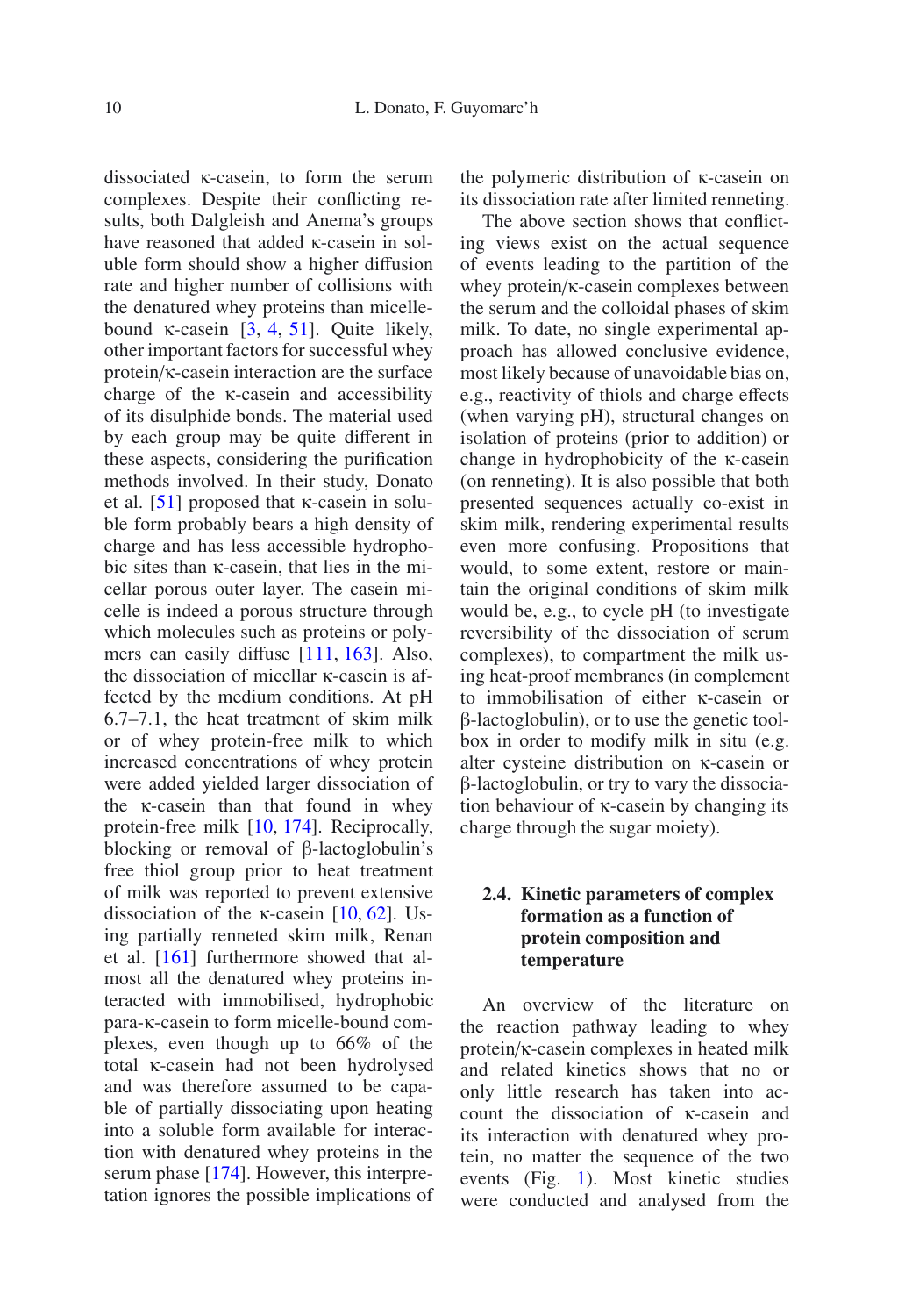viewpoint of β-lactoglobulin, whose denaturation/aggregation kinetics were thought to govern that of all the whey proteins. Denaturation of β-lactoglobulin in milk has essentially been reported to follow 1.5-order kinetics. The corresponding Arrhenius plot shows a break that separates two linear domains, below and above 90 °C [\[2,](#page-18-6) [15,](#page-19-0) [38,](#page-20-0) [39,](#page-20-1) [140,](#page-24-3) [141](#page-24-4)]. Both the non-integer order and non-linearity of the Arrhenius plot reflect the generally accepted two-step denaturation/aggregation process of whey proteins. At temperatures of 70–90 ◦C, the activation energy, Ea, ranges between 250 and 350 kJ·mol−<sup>1</sup> depending on studies, and it is believed that denaturation is rate-limiting  $[42]$  $[42]$ . At 90 °C or higher temperatures, de Jong [\[42\]](#page-20-18) calculates that the denaturation rate constant of the β-lactoglobulin dramatically increases and that the reaction becomes almost instantaneous, so that aggregation becomes the rate-limiting step. As a consequence, Ea ranges between 30 and 100 kJ·mol−<sup>1</sup> at 90–150 ◦C. In their work, Oldfield et al. [\[140](#page-24-3)[–142](#page-24-16)] have proposed distinct kinetic parameters for the formation of intermolecular disulphide bonds, of hydrophobic interactions and for the association of the whey proteins with the casein micelles, all three reactions being part of the overall "aggregation" step mentioned in earlier studies.

Conversely, changes in the rate of κ-casein dissociation with heating time or temperature have hardly been reported (see data by  $[4, 6, 8]$  $[4, 6, 8]$  $[4, 6, 8]$  $[4, 6, 8]$  $[4, 6, 8]$ ). As a consequence, hardly any kinetic parameter has yet been proposed for the dissociation of κ-casein, although its relevance to skim milk was acknowledged [\[142\]](#page-24-16). Comparison with β-lactoglobulin denaturation would, however, help position dissociation of the κ-casein relatively to complex formation between κ-casein and β-lactoglobulin (see Sect. [2.3.2\)](#page-4-0). To the authors' knowledge, the only reported attempt to introduce κ-casein into a kinetic description of aggregation reactions in milk was by de Jong and van der Linden [\[43](#page-20-2)], who assumed that interaction of heat-aggregated β-lactoglobulin with κ-casein was one unlikely route to termination of the heatinduced complexes. They indeed calculated that the β-lactoglobulin/κ-casein interaction reaction involved less than 20% of the total β-lactoglobulin, a conclusion that does not comply with recent data, as described above (see Sect. [2.3.1\)](#page-4-1).

# **3. STRUCTURE AND PHYSICO-CHEMICAL PROPERTIES OF THE COMPLEXES**

#### **3.1. Size and shape**

In skim milk, heat treatment and the subsequent formation of whey protein/κ-casein complexes on the surface of the casein micelle have been shown to significantly affect micelle diameter to extents that help estimate the size range of the micelle-bound complexes. Observations using transmission (TEM) or scanning electron microscopy (SEM) have, for instance, respectively, showed the formation of elongated, over 100-nmlong appendages ([\[82,](#page-22-11) [97](#page-22-9), [132](#page-24-17)] – Figs. [2A](#page-9-0) and [2D](#page-9-0)) or of 20- to 100-nm-large round appendages ( $[97, 144]$  $[97, 144]$  $[97, 144]$  $[97, 144]$  – Fig. [2C](#page-9-0)) on the casein micelles of heated skim milk. In agreement with pictures of micelle-bound complexes, SEM observation of the serum phase of heated milk shows round-shaped serum complexes of 20–50 nm ([\[164\]](#page-25-11) – Fig. [2G](#page-9-0)) while TEM pictures show 10−30×100−200 nm noodle-like particles ([\[31,](#page-19-9) [81](#page-22-12), [176\]](#page-26-1) – Figs. [2B](#page-9-0), [2E](#page-9-0) and [2F](#page-9-0)). TEM noodle-like particles, whose length may exceed the size of the casein micelle in both their serum and micelle-bound form, were interpreted as smaller, ∼ 25-nm particles that artefactually associated during sample preparation [\[96](#page-22-7)]. In electron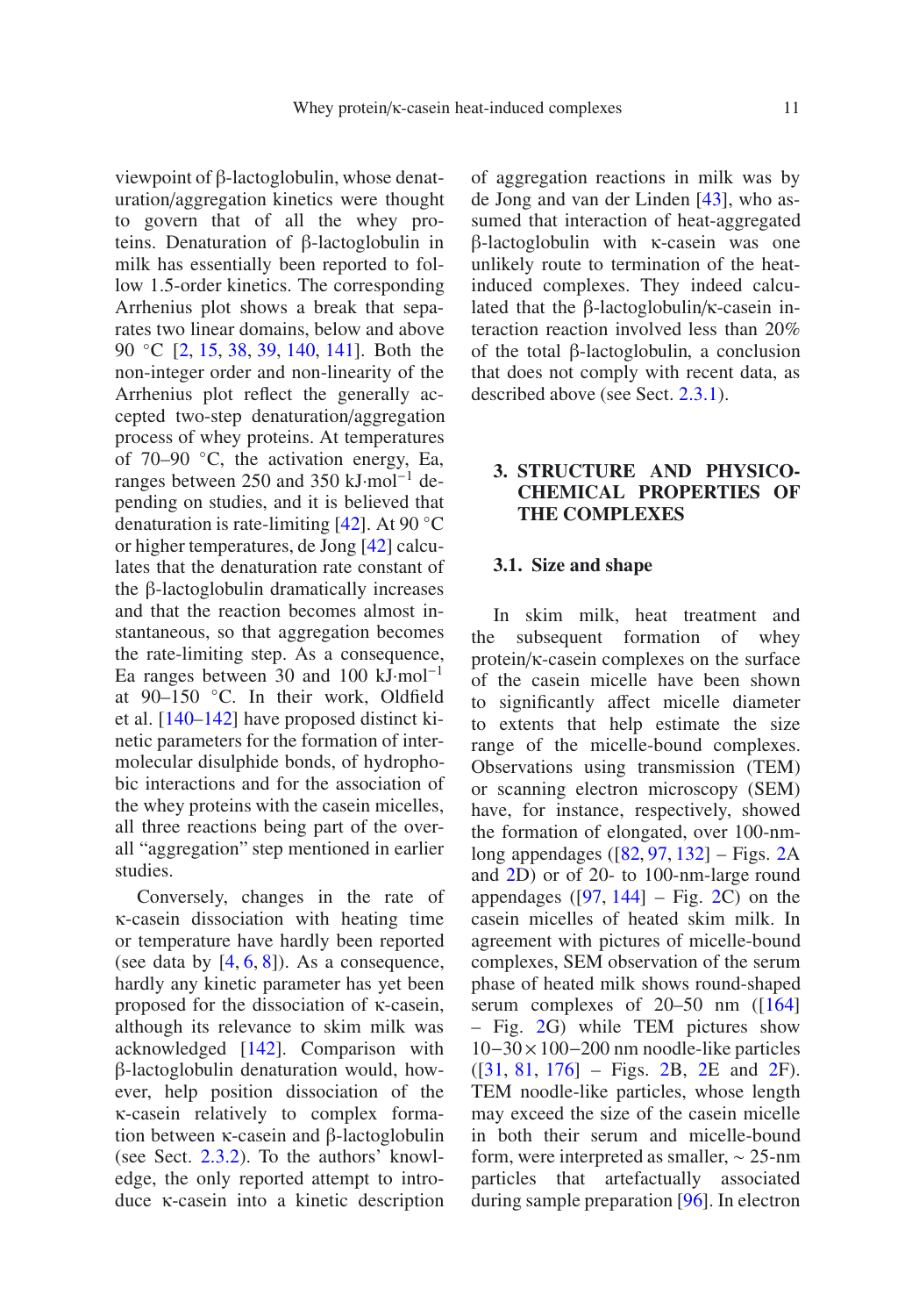<span id="page-9-0"></span>

**Figure 2.** Scanning (SEM) or Transmission Electron Micrographs (TEM) of the heat-induced whey protein/κ-casein complexes found in skim milk. (A) TEM of skim milk heated at pH 6.5 with essentially micelle-bound complexes, (B) TEM of skim milk heated at pH 6.8 with essentially serum complexes [\[31\]](#page-19-9); (C) SEM or (D) TEM of one or two casein micelles with protruding micelle-bound complexes [\[81](#page-22-12), [97\]](#page-22-9); (E, F) TEM of isolated serum complexes [\[81](#page-22-12), [96](#page-22-7)]; (G) SEM of isolated serum complexes [\[164\]](#page-25-11).

microscopy, artefacts indeed occur that would affect size such as, e.g., dehydration, projection onto a (repulsive) carbon surface that favours protein-protein interactions in TEM, coating with gold in SEM, etc. For these reasons, light scattering or improved microscopic techniques (e.g. cryo-TEM) are preferred. Application of light-scattering techniques on diluted milk generally yields smaller size values than microscopic observations. In conditions where the formation of micelle-bound complexes was favoured, studies have reported that the micellar hydrodynamic diameter  $(D_h)$  increased by up to 40 nm on heating skim milk at 90 ◦C for 10– 30 min [\[3,](#page-18-0) [11,](#page-19-11) [13](#page-19-12), [14](#page-19-13), [161\]](#page-25-5), suggesting

that micelle-bound complexes have a  $D<sub>b</sub>$  close to 20 nm. In the serum phase of milk, complex sizes of 30 to 100 nm were reported using either light scattering or gel electrophoresis [\[51,](#page-20-4) [96,](#page-22-7) [164](#page-25-11), [186\]](#page-26-6), corresponding to reported molecular<br>weight values of  $\sim 3.5 \times 10^6$  [70] to weight values of ~ 3.5 × 10<sup>6</sup> [\[70\]](#page-21-0) to<br>2 × 10<sup>7</sup> g·mol<sup>-1</sup> [\[96](#page-22-7)]. Despite possible artefacts, Creamer et al. [\[31\]](#page-19-9) observed that the structure of the serum whey protein/κ-casein complexes varied from globular to elongated particles as the pH of heat treatment increased, or as more κ-casein was dissociated and involved in these complexes. Similarly, unpublished results by Guyomarc'h et al. [\[72\]](#page-21-10) showed that the whey protein/κ-casein complexes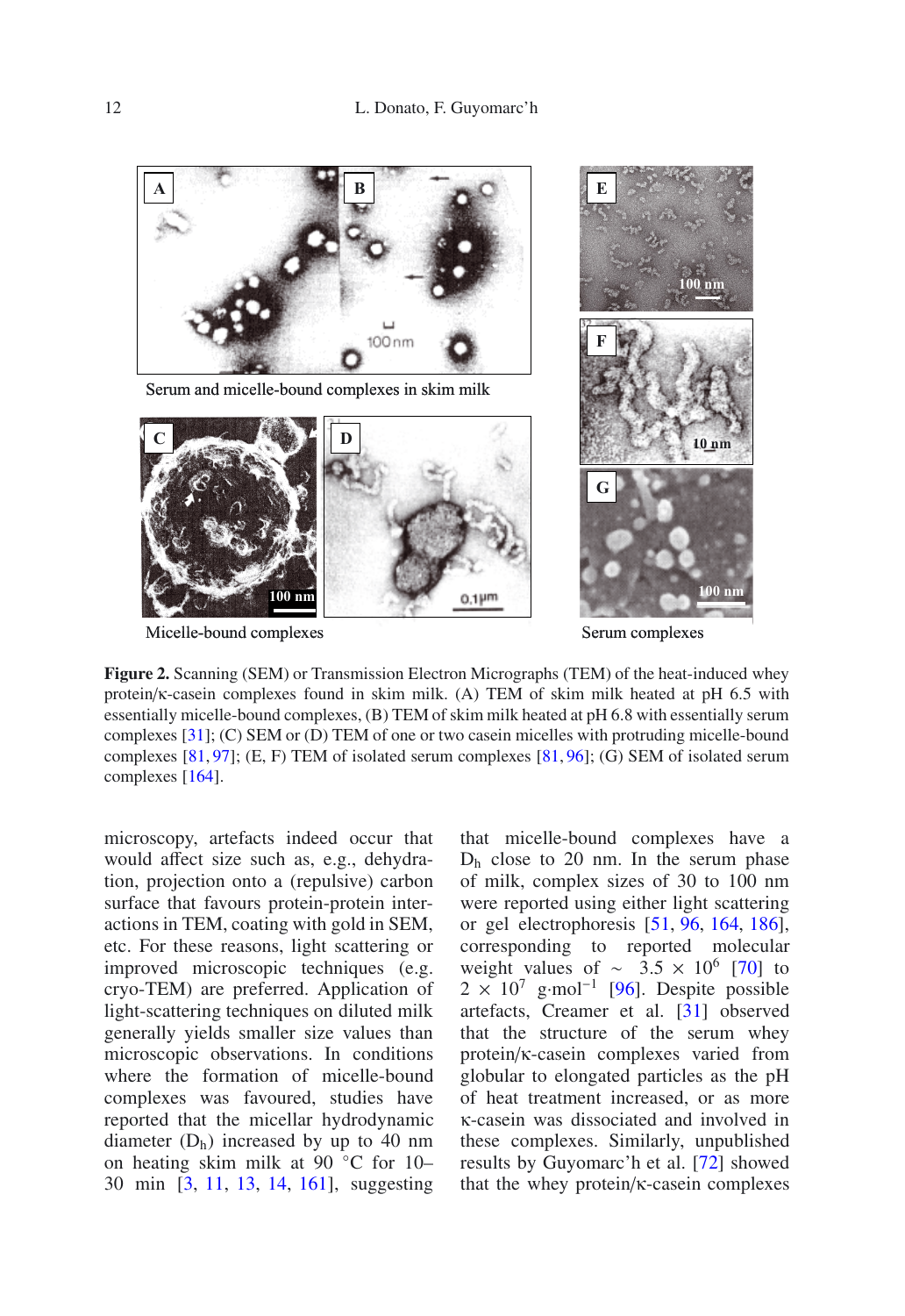formed in heated model solution turned into elongated structures as the whey protein/κ-casein ratio decreased below 2.

## **3.2. Physico-chemical properties of the complexes**

#### *3.2.1. Surface charge and solubility*

Isolation of the serum complexes from skim milk using ultracentrifugation and size-exclusion chromatography [\[50,](#page-20-9) [70](#page-21-0), [171\]](#page-25-1) or rennet precipitation of the casein micelle and gel electrophoresis [\[135,](#page-24-2) [186](#page-26-6)] have allowed their specific characterisation. Characterisation of the micelle-bound complexes, however, can still only be deduced from changes in the properties of the casein micelles on heating.

Whey protein/κ-casein complexes as isolated from the serum of heated skim milk were reported to bear electronegative zeta potential values of  $-15$  to  $-20$  mV in milk ultrafiltration permeate at 25 ◦C at pH 6.7. These values compared with those of the casein micelles. The complexes precipitated in the pH range 3.5–5.5 in the same medium and temperature [\[74](#page-21-11), [96\]](#page-22-7). Their apparent isoelectric pH value, or pI, was found to be 4.4–4.5 and was only slightly lower than that of the casein micelles ( $\sim$  pH 4.7).

#### *3.2.2. Surface hydrophobicity*

In agreement with previous studies on heated solutions of β-lactoglobulin  $[160]$ or on ultracentrifugal fractions of heated milk [\[24](#page-19-14), [91\]](#page-22-13), serum heat-induced complexes bear a significantly higher surface hydrophobicity than unheated casein micelles [\[96\]](#page-22-7). Other results strongly suggest that the micelle-bound complexes also increase surface hydrophobicity of the heated casein micelle [\[74\]](#page-21-11). Anema et al. [\[8](#page-18-5)] and Mollé et al. [\[131](#page-24-19)] have evidenced that κ-casein involved in the heat-induced whey protein/κ-casein complexes was cleaved by chymosin, which accounts for the little or no difference in the final amounts of caseinomacropeptide (CMP) released in heated and unheated skim milk on renneting [\[8](#page-18-5), [188](#page-26-7)]. However, despite a further increase in their surface hydrophobicity as a result of chymosin action, the serum heatinduced complexes may still be found in soluble form after renneting [\[131,](#page-24-19) [186\]](#page-26-6). These results indicate that strong repulsive interactions, such as electrostatic repulsion by, e.g., the C-ter end of the (residual unrenneted) κ-casein, ensure stability of the partially renneted serum complexes [\[161](#page-25-5)].

#### *3.2.3. Density*

To date, no value of the density of the heat-induced complexes is available in the literature. Assuming that the heatinduced complexes have a spherical shape, the fact that they can be separated from casein micelles using ultracentrifugation indicates that their density may be somewhat lower than that of the casein mi-celles (1070–1250 g⋅L<sup>-1</sup> [\[22](#page-19-15), [88\]](#page-22-10)). In our centrifugal conditions, applied to heated skim milk, i.e. milk ultrafiltrate (MUF) was the solvent phase ( $\rho_{\rm{muf}} \approx 1025 \text{ kg} \cdot \text{m}^{-3}$ ,  $\eta_{\text{muf}} \approx 1.05$  mPa·s at 25 °C), a majority of the serum complexes (∼ 70 nm average hydrodynamic diameter Dh) were pelleted at  $\omega^2$ R = 80 000 $\times$  *q*; i.e., covered 4.5 cm (average height of the sample in the ultracentrifugal tube) in 65 min (v =  $1.15 \times 10^{-5}$  m·s<sup>-1</sup>). Application of Stokes' law  $v = D_h^2$  ( $\rho_{complexes}$  –  $ρ<sub>mut</sub>$ )ω<sup>2</sup>R/18 η<sub>muf</sub> yields a first, rough estimation of  $\sim 1080 \text{ kg} \cdot \text{m}^{-3}$  for the whey protein/κ-casein complexes. As this value is within the range for casein micelles, ultracentrifugal separation of the serum complexes from casein micelles may therefore also be a consequence of their smaller size. In the future, it is suggested that voluminosity of the complexes, following the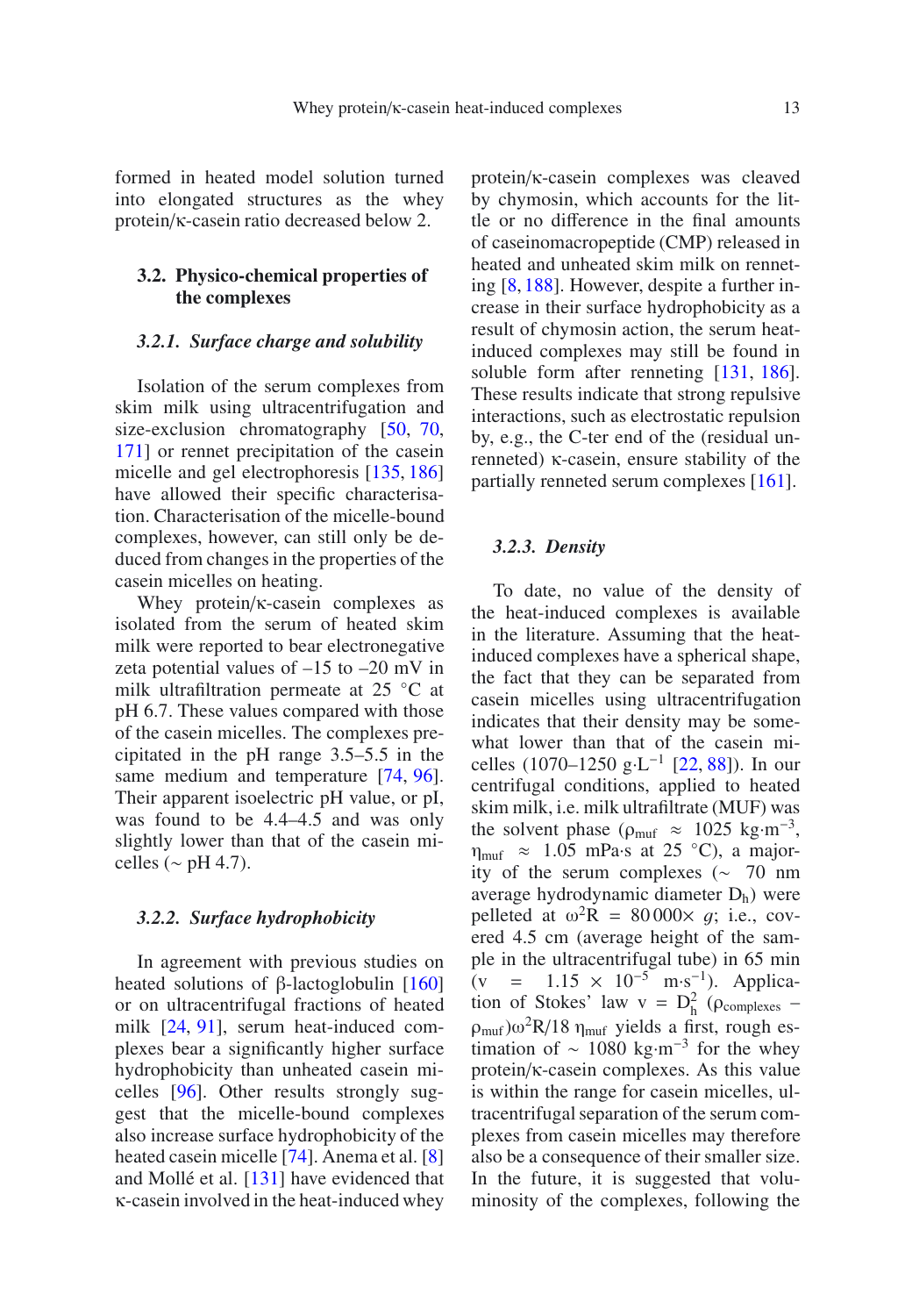approach recalled in [\[44](#page-20-19)], is calculated to further confirm or not the above value.

Using model mixtures of whey protein isolate and casein material, Guyomarc'h et al. [\[72\]](#page-21-10) showed that model heatinduced complexes that involved κ-casein or sodium caseinate were slightly less dense than those of similar molecular weight that only contained denatured whey proteins. If extrapolated to heated skim milk, a low density may be linked with the high water retention capacity of the heat-induced whey protein/κ-casein complexes in dairy gels [\[40,](#page-20-20) [73](#page-21-12), [157](#page-25-13)].

# **4. TECHNOLOGICAL FACTORS CONTROLLING PROPERTIES OF THE COMPLEXES**

This section focuses on how heattreatment conditions, including milk protein concentrations, pH, temperature and salts, strongly affect the resulting complexes both qualitatively, through, e.g., their composition and structure, and quantitatively, through their final amount and repartition between the serum and micellar phases of skim milk.

# <span id="page-11-0"></span>**4.1. Composition of milk prior to heating**

The composition of the heated system affects formation of the complexes and their resulting properties at numerous levels. In skim milk, increasing the total protein concentration accelerates denaturation of the whey proteins [\[7](#page-18-7)]. The increase in total solid content of milk conversely increases the dissociation rate of κ-casein [\[6\]](#page-18-3) but retards heat denaturation of the whey proteins [\[2\]](#page-18-6) as a consequence of the protective role played by lactose and other soluble non-protein components against protein unfolding [\[7](#page-18-7), [153,](#page-25-14) [154\]](#page-25-15).

The initial concentrations of β-lactoglobulin and α-lactalbumin in skim milk  $[28-30,37]$  $[28-30,37]$  $[28-30,37]$ , or of whey proteins and κ-casein in model mixtures [\[72\]](#page-21-10), will eventually affect the composition of the resulting micelle-bound and soluble complexes, as the involved proteins seem aggregate cooperatively. Non-dairy globular proteins, e.g. from egg [\[57\]](#page-21-13) or soy [\[166](#page-25-16)], may also be added to milk to successfully modify the composition of serum complexes. Various studies that used model protein mixtures also indicated that an increased concentration of κ-casein inhibited growth of heat-induced whey protein aggregates [\[45,](#page-20-10) [128,](#page-24-7) [135,](#page-24-2) [176\]](#page-26-1). In similar model mixtures, Guyomarc'h et al. [\[72](#page-21-10)] confirmed that heat-induced complexes that involved a higher proportion of κ-casein had smaller molecular weight and radius. In milk/whey blends or in micellar casein/whey protein mixtures heated in the milk solvent phase, larger micelle-bound [\[21](#page-19-3)] and serum complexes [\[21](#page-19-3), [51,](#page-20-4) [151\]](#page-24-5) with a higher whey protein/κ-casein ratio [\[70\]](#page-21-0) are formed when more whey proteins and/or less casein are present. However, the effect was negligible when studying whey protein/κ-casein serum complexes of heated skim milks that showed slight genetic variation in their concentrations of κ-casein and whey protein at pH 6.7 [\[51\]](#page-20-4). Organisation of the κ-casein in soluble form or on the surface of the micelle also seems to bear significant importance in routing the denatured whey proteins towards formation of the micelle-bound and serum complexes  $([4, 51, 74, 145]$  $([4, 51, 74, 145]$  $([4, 51, 74, 145]$  $([4, 51, 74, 145]$  $([4, 51, 74, 145]$  $([4, 51, 74, 145]$  $([4, 51, 74, 145]$  $([4, 51, 74, 145]$  $([4, 51, 74, 145]$  – see Sect. [2.3.2\)](#page-4-0).

For unknown reasons, the presence of caseins other than κ-casein may also strongly affect the heat-induced aggregation of globular proteins, including whey proteins. O'Kennedy and Mounsey [\[138\]](#page-24-20), Zhang et al. [\[194](#page-26-8)], and Matsudomi et al. [\[127\]](#page-23-9) have, for instance, reported that the addition of  $α_s$ - and/or β-casein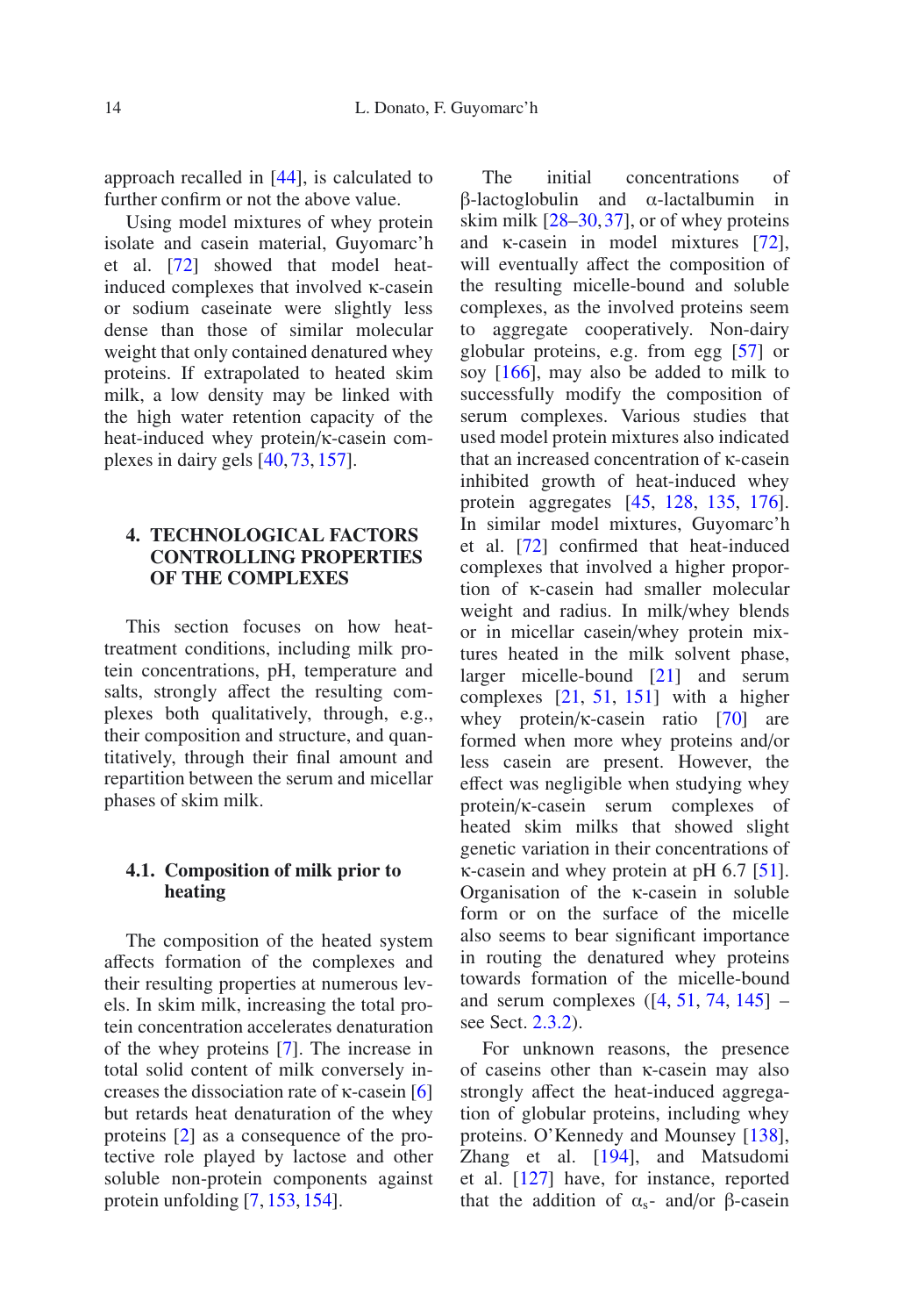to either whey or egg proteins inhibited extensive aggregation of the globular proteins on heat treatment. It has been proposed that the disordered caseins may exert a protective "chaperone-like" effect on unfolding globular proteins through their phosphoserine residues and/or hydrophobic surface, without formation of new heterogeneous heat-induced complexes. Would the latter scheme be general, κ-casein may therefore behave in the same way as  $\alpha_s$ - or β-casein but, as it contains cysteine residues, could proceed with intermolecular thiol/disulphide exchange [\[72\]](#page-21-10). Other interesting studies have reported that the addition of various ligands, including denaturant species or surface-active phospholipids, to milk or whey protein solutions inhibited the heat-induced formation of model serum [\[181](#page-26-9), [182\]](#page-26-10) or micelle-bound complexes [\[180\]](#page-26-11).

#### **4.2. pH**

<span id="page-12-0"></span>Of all technological factors, the effect of pH on the formation of the heatinduced complexes and on their distribution in milk has been widely investigated. From early studies on, it has been accepted that the proportion of heat-induced serum and micelle-bound complexes respectively increase and decrease as the pH of heat treatment is increased from about 6.5 to 7.5 [\[31,](#page-19-9) [102](#page-22-14), [172,](#page-25-17) [173\]](#page-25-8). Later studies have expanded this pH range from 5.2 [\[29](#page-19-7)] to 10.5 [\[71](#page-21-14)] with similar conclusions and have also demonstrated the sensitivity of pH as a factor to control the proportions of both types of complexes [\[3](#page-18-0)]. In skim milk heated at 80–120 ◦C for several minutes, 60–85% of the total whey proteins were co-located with the casein micelle at pH 6.4–6.5, versus 20–60% at natural pH values (6.6–6.8), 10–15% at pH 6.9 or above [\[3,](#page-18-0) [50](#page-20-9), [71,](#page-21-14) [103,](#page-22-15) [142,](#page-24-16) [171,](#page-25-1) [187](#page-26-12)] and close to 100% at pH 6.2 [\[29](#page-19-7), [103\]](#page-22-15). Conversely, 10–20% of the total κ-casein was

found in dissociated form as a result of heat treatment at pH 6.3–6.5, versus 30– 40% at the natural pH of milk and 60– 70% at pH 7.1 or above [\[3](#page-18-0)[–5,](#page-18-2) [8](#page-18-5), [50,](#page-20-9) [130\]](#page-24-15). These results are the direct consequence of the heat-induced reaction between denatured whey proteins and κ-casein, leading to their co-location in both the serum and the micellar phases of milk, with respective proportions that depend on the dissociation rate of κ-casein. This conclusion is in line with that of Anema [\[3\]](#page-18-0), who reported that the amounts of nonsedimentable κ-casein and denatured whey proteins were highly correlated throughout pH 6.5–7.1. Although conflicting views are still opposed on its local organisation, current models have generally described the internal structure of the casein micelle as an expanded, porous network of casein molecules held together by, essentially, hydrophobic interactions and colloidal calcium phosphate (CCP [\[44,](#page-20-19) [89,](#page-22-16) [168](#page-25-18), [192\]](#page-26-13)). In a recent paper, Anema [\[4](#page-18-4)], however, reasoned that this proposition fails to account for the increased dissociation of caseins, especially κ-casein, since hydrophobic interaction and CCP should reinforce as temperature and/or pH are increased. As Horne [\[89](#page-22-16)] also pointed out, reflection on the structure of the casein micelle should probably take better account of other types of interactions, especially electrostatic, in order to explain some of its heat-induced changes. Adjusting the pH away from pI, for instance, increases electrostatic repulsion between the casein molecules, while increasing temperature is expected to weaken hydrogen bonds. Aoki et al. [\[16\]](#page-19-16) and Fox et al. [\[60\]](#page-21-15) have also proposed that the heat-induced dissociation of caseins related to the part taken by citrate in the mineral equilibrium of calcium and phosphate, as the precipitation of calcium phosphate into irreversible forms at high temperatures would leave soluble citrate ions free to dissociate the natural cement of casein micelles.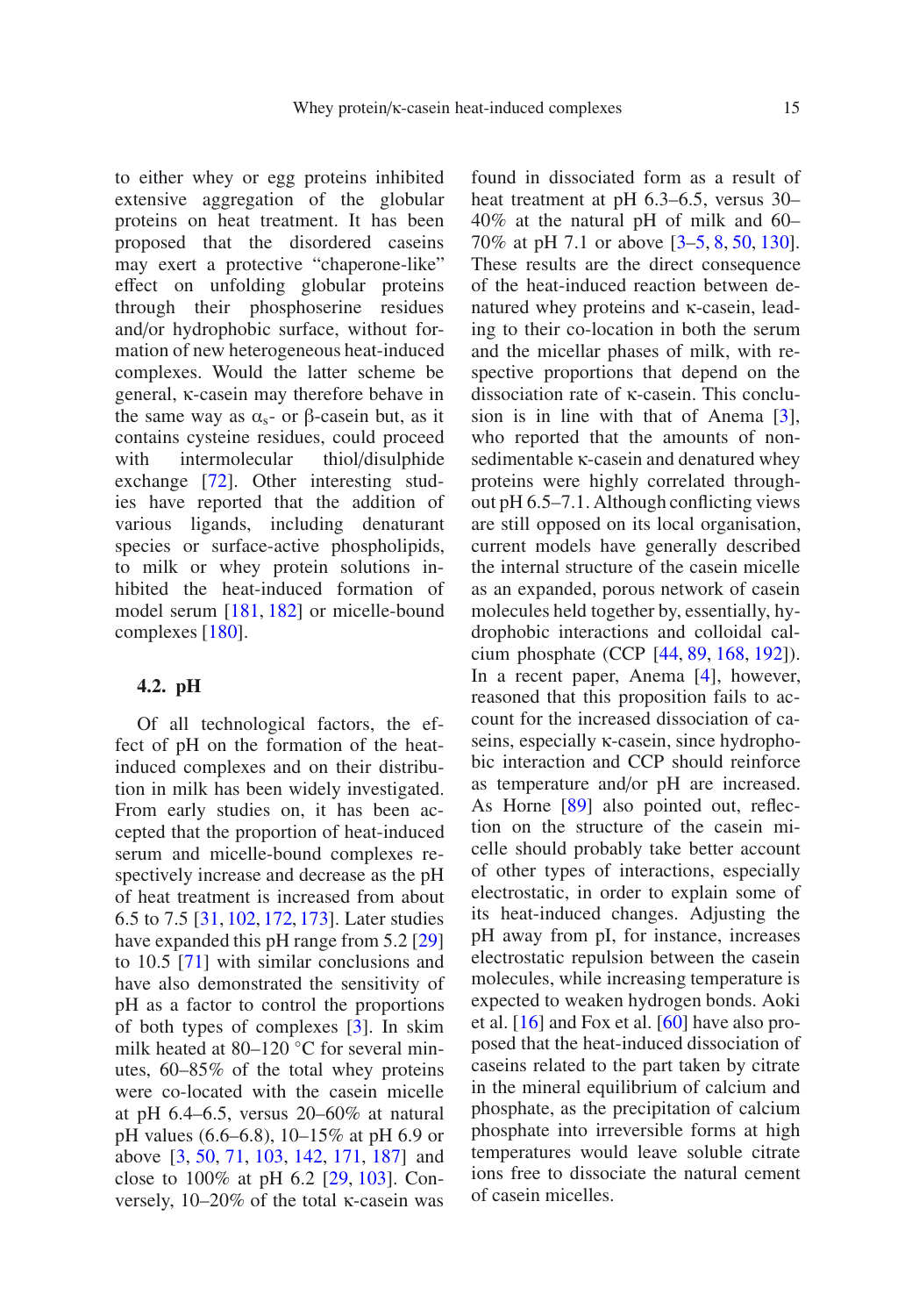Of all whey proteins, it has been shown that heat denaturation of the β-lactoglobulin in model solution is affected by pH [\[159\]](#page-25-0). However, Law and Leaver [\[106\]](#page-23-10) rather reported that the denaturation rate of most of the whey proteins in skim milk changed only moderately throughout pH 6–9. Despite this, significant variations exist in the resulting complexes in terms of size, shape and composition, as a function of heattreatment pH of skim milk. Chromatographic studies have, for instance, shown that the size and whey protein/κ-casein ratio of the serum complexes of skim milk decreased as the pH of heat treatment increased from about 6.3 to 7.3 [\[50](#page-20-9), [162,](#page-25-6) [164\]](#page-25-11) while light-scattering analysis and protein mass distribution in milk indicated that the size of the micelle-bound complexes also decreased with increasing pH from 6.3 to 7.1 [\[11,](#page-19-11) [187\]](#page-26-12). The increased amount of dissociated κ-casein as pH increased probably accounts for the smaller size of the serum complexes (see the effect of the whey protein/κ-casein ratio in Sect. [4.1\)](#page-11-0) but not of the micelle-bound ones. Regarding the latter, Vasbinder and de Kruif [\[187\]](#page-26-12) have proposed that the denatured whey proteins associated with a smaller number of κ-casein sites at pH 6.35–6.45 than at pH 6.55–6.70, yielding a less homogenous coating of the casein micelle with larger complexes of a high whey protein/κ-casein ratio. Although unreacted κ-casein has been reported in the colloidal phase of heated milk [\[70](#page-21-0)], the reason why there would be more of it at pH 6.35–6.45 is unknown. As the pH of heat treatment increases, the serum complexes also involve a higher proportion of caseins other than κ-casein, possibly through formation of a different population of particles [\[50\]](#page-20-9) and turn into noodle-like particles [\[31\]](#page-19-9). Changes in the pH of milk have important consequences on, e.g., the mineral balance between the colloidal and serum phases (e.g. [\[112\]](#page-23-11)), activity of the thiol groups (e.g. [\[52\]](#page-20-21)), and conformation, charge distribution and net charge of the proteins [\[63\]](#page-21-16); all of which being likely to affect the nature, orientation and strength of protein-protein interactions (e.g. [\[99](#page-22-17)]). To date, the biochemical investigation of how pH may control protein-protein interactions and thus direct size, shape, composition and dissociation of the whey protein/κ-casein complexes is lacking.

#### **4.3. Temperature**

For a constant duration of heat treatment (10, 15 or 30 min), increasing the temperature of heat treatment of skim milk in the range 70–95 ◦C increases denaturation of whey proteins [\[38](#page-20-0)], aggregation into heatinduced serum and micelle-bound complexes [\[186\]](#page-26-6) and in fine the gelation pH and elasticity of resulting acid gels [\[123,](#page-23-2) [186\]](#page-26-6). However, for a given degree of whey protein denaturation, for which any value can be obtained through an infinite number of time-temperature loads, heating temperature in the range  $70-110$  °C does not dramatically affect the formation of the heat-induced whey protein/κ-casein complexes, despite the occurrence of a welldocumented break at 80 ◦C or 90 ◦C in the Arrhenius plot for the denaturation of α-lactalbumin and β-lactoglobulin, re-spectively [\[38\]](#page-20-0). Denaturation of the whey protein as measured by Dannenberg and Kessler [\[38\]](#page-20-0), and Lucey et al. [\[123\]](#page-23-2) also takes aggregation into account, albeit the resulting complexes were not positively assayed. As methods have now been developed to isolate micelle-bound or serum heat-induced whey protein/κ-casein complexes from skim milk (see e.g. [\[70](#page-21-0), [186](#page-26-6)]), it would be interesting to dedicate future research to quantitatively exploring the contribution of the complexes (size, number, etc.) to heat-induced changes in milk.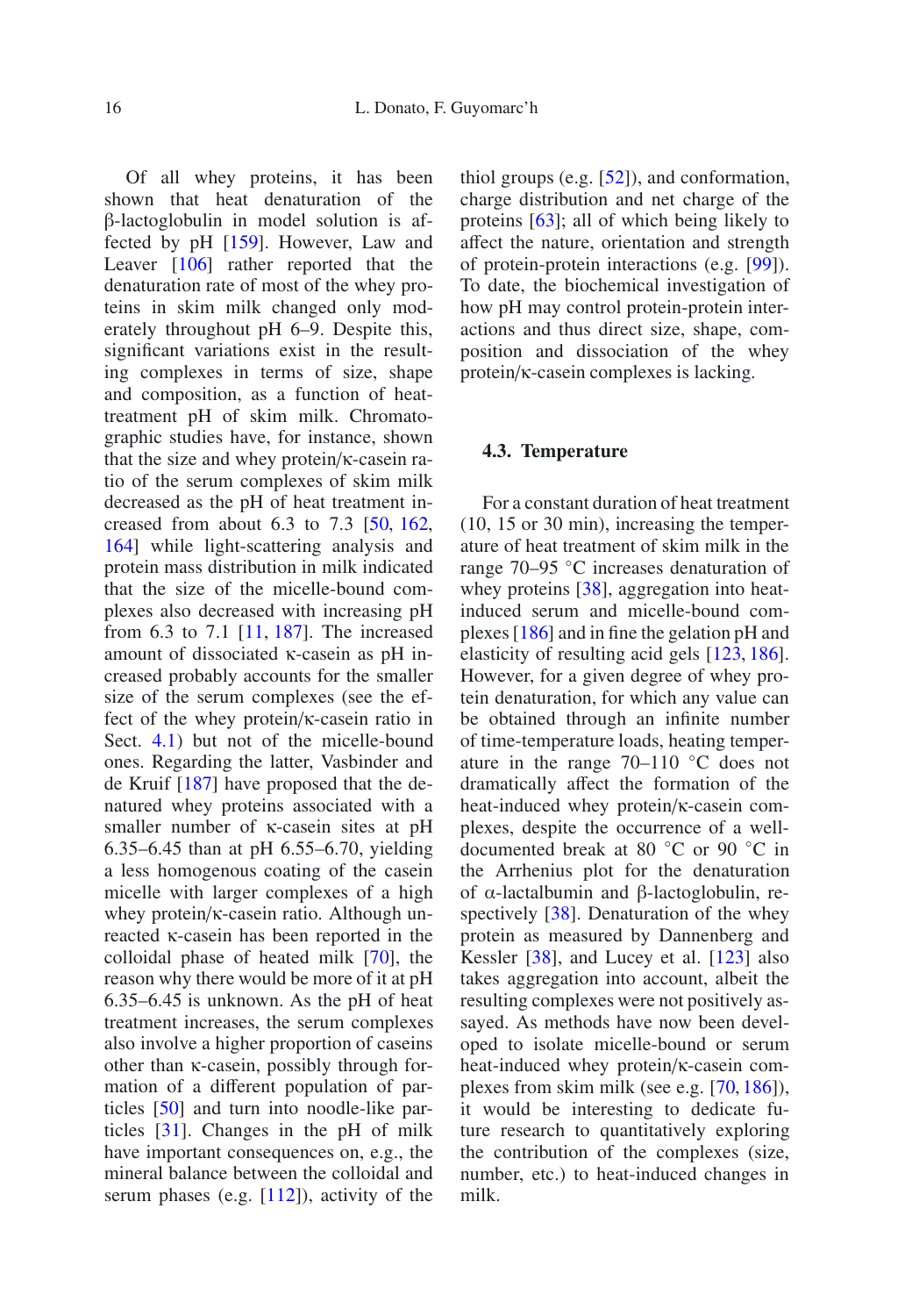Various authors have, however, indicated that ultra-high temperature treatments ( $\geq 120$  °C) or long incubation times (> 30 min) yielded changes in the properties of dairy gels made from heated milk [\[41,](#page-20-5) [58](#page-21-17), [101,](#page-22-18) [123,](#page-23-2) [146\]](#page-24-21), possibly as a result of changes in the structure of the whey protein/κ-casein complexes. Mottar et al. [\[132\]](#page-24-17) proposed that micelle-bound complexes formed longer appendages in UHT-treated than in batch-heated milks, which prevented interactions between the casein micelles on acid gel formation. At ultra-high temperatures, however, other changes occur in skim milk that may also affect the properties of the resulting gels independently of the whey protein/κ-casein complexes, such as casein aggregation, dephosphorylation or proteolysis [\[170](#page-25-19)].

#### **4.4. Addition of salts**

Because their presence favours attractive interactions between protein particles by screening the surface, salts and especially sodium and calcium cations have long been demonstrated to play a role in the heat-induced aggregation of whey proteins in model systems (see e.g. the review by Foegeding et al. [\[59](#page-21-18)]). Comparatively, little research has investigated the effects of salts on the heat-induced formation of whey protein/κ-casein complexes in skim milk. By analogy with the behaviour of heated whey protein isolates, the fact that the concentration in soluble ions, hence the ionic strength, decreases as the pH of skim milk increases [\[112\]](#page-23-11) may, however, be an explanation for the pH-dependent changes in the final size, and possibly shape, of the heat-induced serum complexes. On decreasing the ionic strength of lactose-free skim milk model systems, Smits and van Brouwershaven [\[176](#page-26-1)] observed that the heat-induced association of β-lactoglobulin with the casein micelle was reduced. Whether or not serum complexes were actually formed was not indicated. The effects of calcium or sodium cations on heat-induced protein association were similar. Similarly, the increase in soluble calcium or the decrease in phosphate concentration in skim milk reduced the amount of heat-dissociated  $\kappa$ -casein [\[175\]](#page-26-14), suggesting that less serum and more micelle-bound complexes may have been formed, or that less complexes were formed altogether.

Although neither the whey proteins nor κ-casein contain as many calciumbinding sites as  $\alpha_s$ - or β-caseins, one has to remember that native  $\alpha$ -lactalbumin does contain calcium and that κ-casein has one phosphoseryl residue. Smits and van Brouwershaven [\[176\]](#page-26-1) have varied the concentrations of calcium ions in lactosefree skim milk and reported that less calcium ions may induce association of some solubilised  $\alpha_s$ - and  $\beta$ -caseins with the heatinduced serum complexes, albeit the presence of dissociated caseins in the supernatant of  $Ca^{2+}$ -depleted systems may only be a consequence of a distinct effect of the reduction of calcium ions in milk systems on the structure and equilibrium of the colloidal casein fraction [\[64](#page-21-19)]. However, Guyomarc'h et al. [\[72\]](#page-21-10), who compared complex formation in model systems of whey protein isolate in the presence of either isolated κ-casein or sodium caseinate, suggested that  $\alpha_s$ - and β-casein do interfere with formation of model heat-induced serum complexes (see also Sect. [2.1.1\)](#page-2-0). In that respect, calcium ions may be one cause for the protective role of  $\alpha_s$ - and β-caseins in preventing heat-induced aggregation and precipitation of whey protein isolate in simulated milk systems [\[138\]](#page-24-20). It has indeed been shown that caseins, especially  $\alpha_s$ - and β-caseins, e.g. in their casein micelle form, bind to calcium phosphate crystals [\[184](#page-26-15)] and that more calcium phosphate is being transferred to the casein micelles as the temperature increases [\[64](#page-21-19), [155\]](#page-25-20). It may therefore be that, in the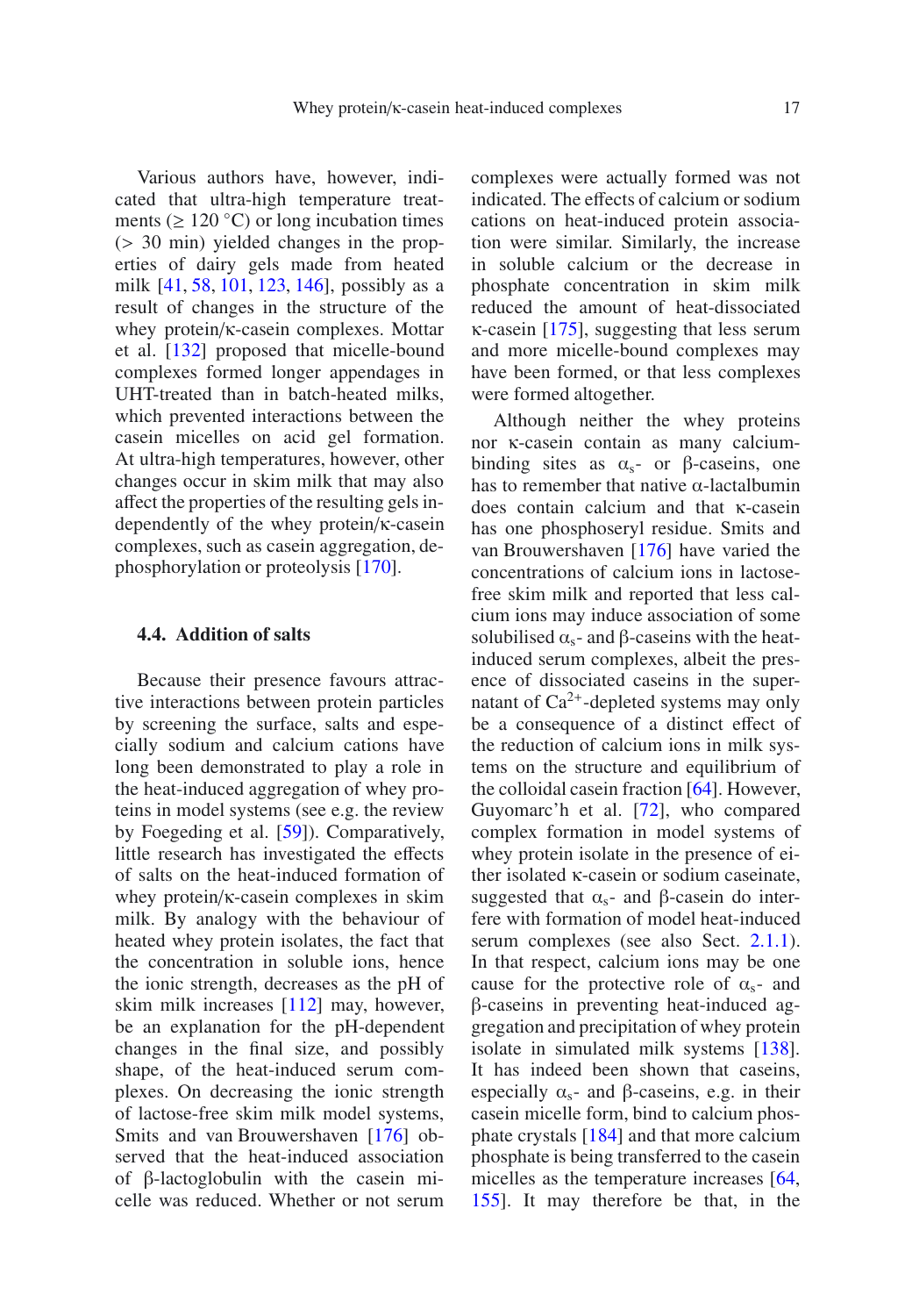presence of caseins other than κ-casein, a large part of the soluble calcium is routed away from the denatured whey proteins, hence increasing electrostatic repulsion and promoting unfavourable conditions for heat aggregation, as already reported for model systems of whey proteins in the presence of varying ionic strength [\[125\]](#page-23-12).

# **5. FUNCTIONALITY OF THE COMPLEXES IN DAIRY TECHNOLOGY**

## **5.1. Favouring acid-induced gelation of milk**

# *5.1.1. Increasing gel strength and pH of gelation*

Because of its technological interest in yoghurt-making, the positive effect of the heat treatment of milk prior to acidification has been widely documented. Compared with unheated milk, heating milk at temperatures up to  $\sim 100$  °C for several minutes before acidification increases the pH of gelation from  $\sim$  4.9 to  $\sim$  5.4 [\[82,](#page-22-11) [120,](#page-23-7) [123](#page-23-2)] and leads to acid gels with final higher viscosity and firmness [\[41,](#page-20-5) [120,](#page-23-7) [123,](#page-23-2) [146](#page-24-21)], more homogenous microstructure with higher connectivity and lower porosity of the network [\[98](#page-22-19), [147\]](#page-24-22) and higher whey retention capacity [\[40,](#page-20-20) [157\]](#page-25-13), although protein rearrangements and subsequent syneresis may occur [\[124](#page-23-13)]. These heat-induced changes correlated well with the denaturation rate of whey proteins [\[40,](#page-20-20)[41](#page-20-5)[,123,](#page-23-2)[146\]](#page-24-21) and formation of heat-induced whey protein/κ-casein complexes [\[98,](#page-22-19)[120\]](#page-23-7). These results were further supported by recent studies [\[1,](#page-18-8)[9](#page-18-9),[13,](#page-19-12)[49](#page-20-22)[,73,](#page-21-12) [110,](#page-23-14) [186](#page-26-6), [189,](#page-26-16) [190](#page-26-17)] and have been widely reviewed [\[113,](#page-23-15) [117](#page-23-16)[–119,](#page-23-17) [177\]](#page-26-18).

# *5.1.2. Proposed mechanism of interaction between casein micelles and complexes during acidification*

The respective roles of the micellebound and serum heat-induced whey protein/κ-casein complexes in acid gelation have been investigated using the effect of the pH of heat treatment in the range 6.5 to 7.2 to vary the proportions of serum and micelle-bound complexes (see Sect. [4.2\)](#page-12-0). On increasing the pH of heat treatment to 7.1, the proportion of serum complexes is increased and higher values of the gelation pH, faster development and higher final elasticity of the acid gels have been reported [\[9,](#page-18-9) [13,](#page-19-12) [103,](#page-22-15) [187\]](#page-26-12), although these responses decreased on further increase in the pH to 7.2 [\[164](#page-25-11)]. Lakemond and van Vliet [\[103](#page-22-15), [104\]](#page-22-20) proposed that a lower proportion of micelle-bound complexes would reduce steric hindrance and thus favour early interaction between the casein micelles, hence the higher pH of gelation. As a consequence, the forming gel would be allowed more time for rearrangement in the course of acidification, yielding stiffer gels with larger pores and straighter strands. However, changes in the pH of heat treatment also induce changes in the composition, thiol reactivity and size of the heat-induced complexes that are as likely to account for these effects as the larger proportion of serum complexes at mild alkaline pH values. Formation of more disulphide bonds as heat-treatment pH is increased may, for instance, also account for higher rigidity of the resulting acid gel [\[103](#page-22-15), [104\]](#page-22-20).

In other studies, model milk systems at pH 6.7 were reconstituted out of the ultracentrifugal separation of the serum and colloidal fractions of heated and unheated skim milk [\[49,](#page-20-22) [73](#page-21-12), [98,](#page-22-19) [120\]](#page-23-7). Alternatively, isolated whey proteins were added to skim milk prior to, or after, heat treatment  $[137, 169]$  $[137, 169]$  $[137, 169]$  $[137, 169]$ . As a matter of fact,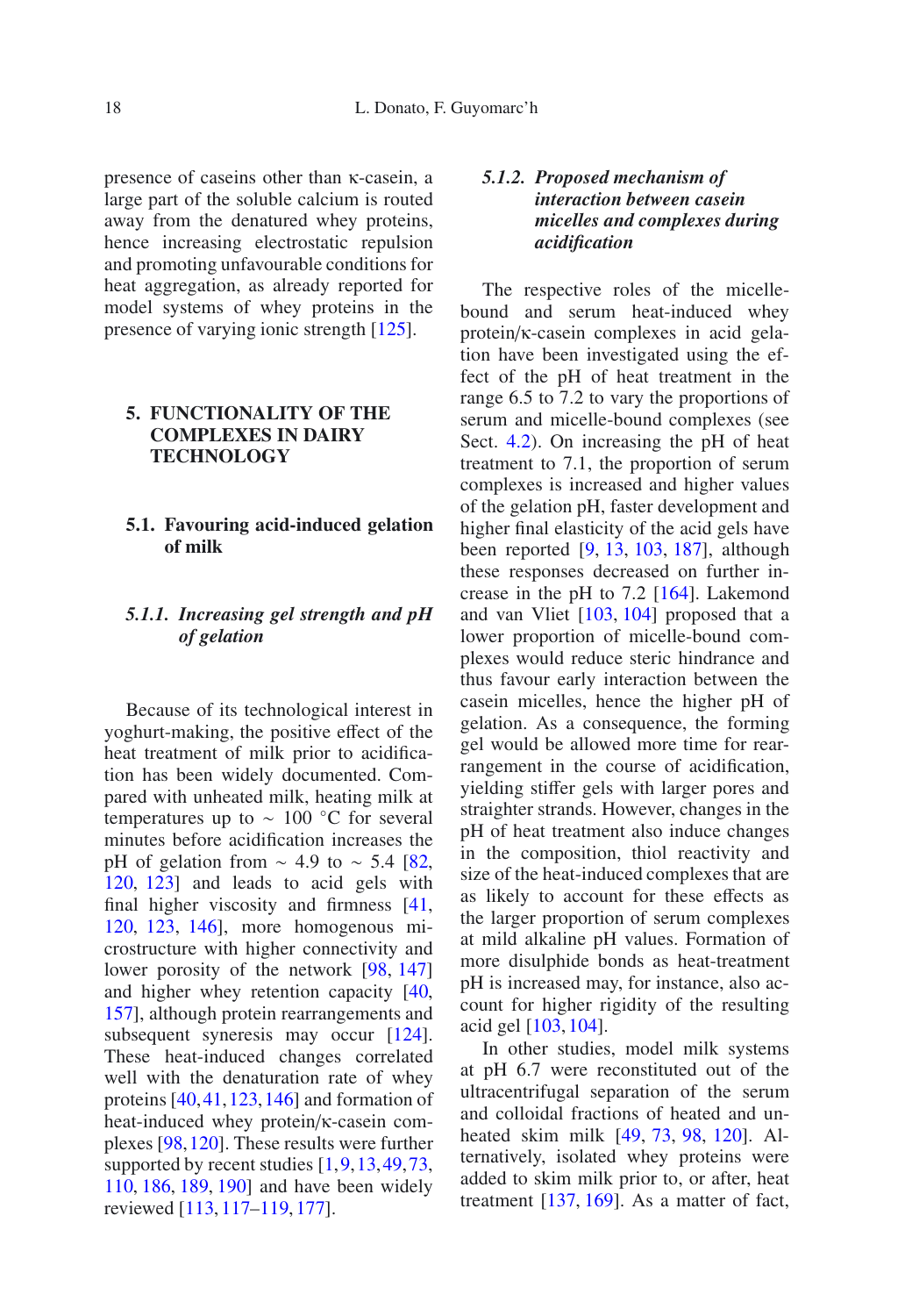no clear relationship could be found when the proportions of in situ micelle-bound, in situ serum and/or added κ-casein-free whey protein serum complexes were varied in skim milk systems at pH 6.7. Various studies reported that acid gelation started earlier as more serum complexes were present in the system, whether the serum complexes were formed in situ [\[49](#page-20-22), [73\]](#page-21-12) or added to milk as whey protein complexes [\[137,](#page-24-23) [169](#page-25-21)]. Some studies reported the positive effect of an increased proportion of in situ or added serum complexes on the final increase in elasticity and whey retention of the acid gel [\[73](#page-21-12), [137\]](#page-24-23). However, other research conversely reported that the occurrence of micellebound complexes, rather than serum ones, induced the formation of acid gels with higher final firmness [\[49,](#page-20-22) [120](#page-23-7), [169\]](#page-25-21) or that further heat treatment of unheated casein micelles in the presence of either in situ or added serum heat-induced complexes yielded an additional increase in the final firmness and homogeneity of the acid gel  $[98, 137, 169]$  $[98, 137, 169]$  $[98, 137, 169]$  $[98, 137, 169]$  $[98, 137, 169]$  $[98, 137, 169]$ , most likely through the binding of the serum complexes to the casein micelles on heating and hence, through the increase in the proportion of micelle-bound complexes. However, in these reconstituted systems the final amount of heat-induced complexes was not constant. In a third approach, the micelle/serum partition of the heatinduced whey protein/κ-casein complexes was modulated in situ at pH 6.7 using partially renneted casein micelles [\[161\]](#page-25-5) and no change in the gelation behaviour of heated skim milk was reported that depended on that partition [\[74\]](#page-21-11). The fact that the above approaches to controlling changes in the proportions of micellebound and serum complexes do not yield converging results strongly suggests that the micelle/serum partition of complexes is not one or the only factor to account for changes in the acid gelation properties of heated skim milk. In fact, the primary factor for changes in the acid gelation behaviour of heated milk may rather be the total amount in whey protein/κ-casein complexes, as suggested by Vasbinder et al. [\[186\]](#page-26-6) and Donato et al. [\[49\]](#page-20-22). Recent studies furthermore indicated that the heatinduced serum complexes associate with the surface of the casein micelle very early in the course of acidification, i.e. turning into micelle-bound complexes before gelation starts  $[1, 49]$  $[1, 49]$  $[1, 49]$ , although it seems that not all of them are eventually incorporated in the gel  $[103]$ . Whether or not the serum complexes also interact with each other on acidification is unclear, but when casein micelles are present they do not seem to form a separate gel [\[1\]](#page-18-8).

Incidentally, these observations rule out the hypothesis that the heat-induced serum complexes would first gel separately as the pH of milk reached ∼ 5.4 (i.e. about the pI of β-lactoglobulin), followed by gelation of the whey protein-coated casein micelles at pH ∼ 5.1. This hypothesis accounted for the reported two-phase formation of acid gels made from heated milk [\[73,](#page-21-12) [119,](#page-23-17) [123\]](#page-23-2) but is not supported by the fact that pI of the serum complexes is 4.5 rather than 5.4 [\[96\]](#page-22-7). In fact, a similar two-phase gel formation occurs whenever acidified milk starts to gel at pH higher than  $\sim$  5.1, independently of the presence of heat-induced complexes (e.g. [\[90,](#page-22-21) [121](#page-23-18), [122\]](#page-23-19)), and has been attributed to dissolution of the colloidal calcium phosphate [\[143](#page-24-24)].

Considering the higher surface hydrophobicity and only slightly higher pI of the whey protein/κ-casein complexes as compared with those of the casein micelles, Famelart et al. [\[57\]](#page-21-13), Jean et al. [\[96\]](#page-22-7) and Guyomarc'h et al. [\[74](#page-21-11)] proposed that the early onset of gelation of heated skim milk accounted for changes in the pHdependent attractive/repulsive balance of interactions between the milk protein particles on acidification.

Regarding gel formation and texture development, the increased surface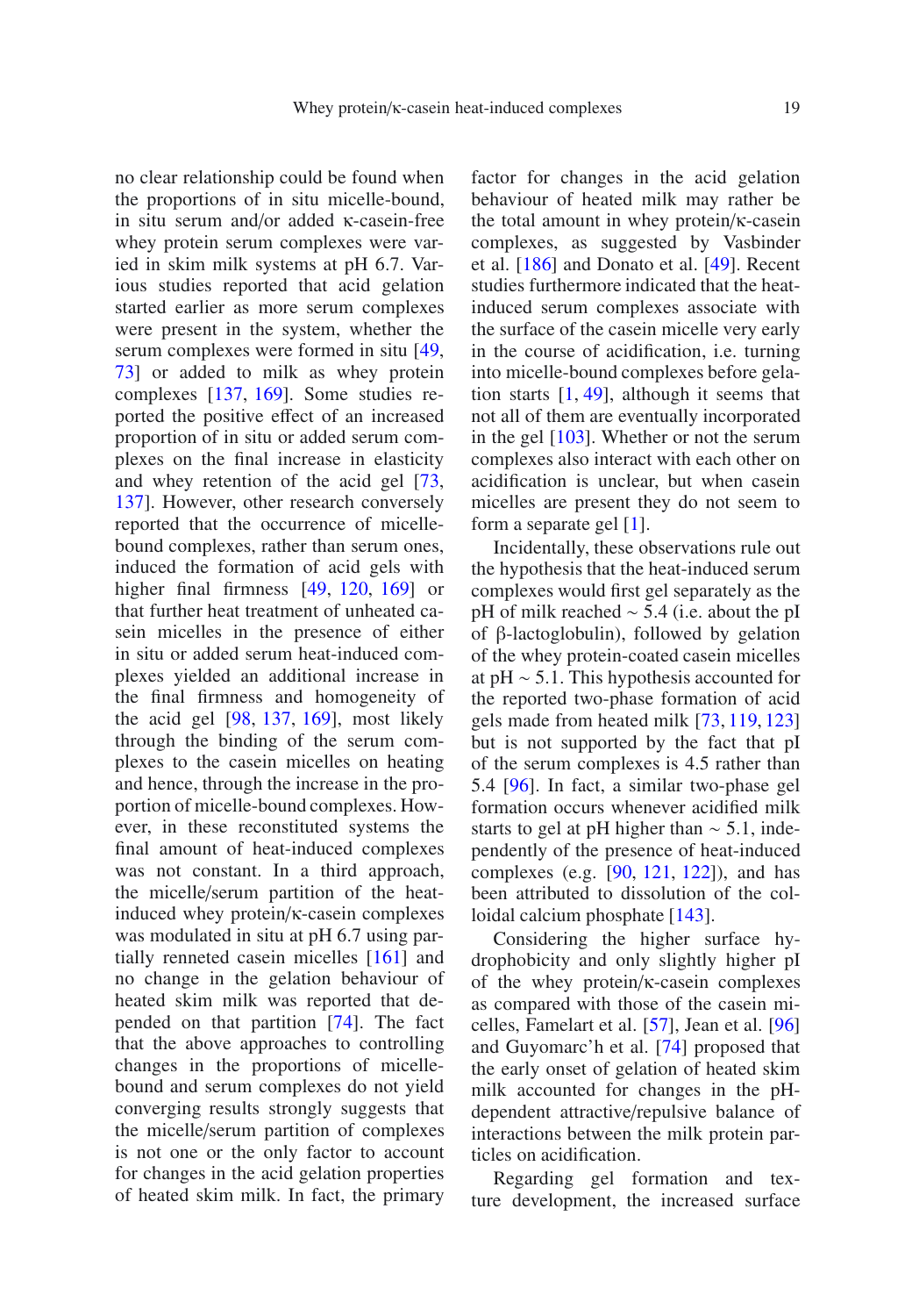hydrophobicity may help enhance connections between particles on acidification, and possibly allow some thiol/disulphide exchange on acidification [\[189\]](#page-26-16). The improved texture of acid gels of heated milk could also be attributed to the increased number of proteins involved in the acid network [\[73](#page-21-12)], hence a more connected and denser network; involving covalent disulphide bonds in the gel structure [\[104,](#page-22-20)[120](#page-23-7)], whereas casein acid gels are essentially based on low-energy interactions between casein particles [\[185\]](#page-26-19). Coating of the casein micelles by denatured whey proteins may help inhibit syneresis due to prevented fusion of the aggregated casein micelles [\[98,](#page-22-19) [147](#page-24-22)] or to the high water-binding capacity of the denatured whey proteins [\[40,](#page-20-20) [73,](#page-21-12) [157](#page-25-13)].

# **5.2. Preventing rennet-induced gelation of milk**

The heat treatment of skim milk, or its fractions, has long been applied as a means to recover the whey protein fraction as micelle-bound or separated complexes in the cheese curd, thus increasing both the protein and total cheese yields since the denatured whey proteins also retain water [\[17](#page-19-17)[–19,](#page-19-18)[93](#page-22-22)[,94](#page-22-23)[,105](#page-23-3)[,107,](#page-23-20)[126,](#page-23-21)[196\]](#page-26-20). However, coating of the casein micelles by heatinduced whey protein/κ-casein complexes affects the rennet coagulation properties of the heated milk, yielding slow-forming, soft, humid and crumbly curds.

Steric hindrance of the κ-casein, which is the substrate of chymosin, as a result of its interaction with the denatured whey proteins seems to inhibit the primary phase of renneting [\[26,](#page-19-19) [58,](#page-21-17) [183\]](#page-26-21) although closer investigations have only reported slight or non-significant effects [\[8,](#page-18-5) [188\]](#page-26-7). In fact, interaction of the denatured whey proteins with the surface of the casein micelle on heating more noticeably affects the secondary phase of renneting, as it prevents micelle fusion and therefore, cohesion and syneresis of the rennet curd [\[126,](#page-23-21) [144,](#page-24-18) [183](#page-26-21), [188\]](#page-26-7). As a consequence, the heating of milk as a means to increase the cheese yield is more appropriate to processes where acid coagulation is dominant over rennet action and where extensive drainage is not required, i.e. to the manufacture of lactic, fresh cheeses rather than soft or hard ones [\[69\]](#page-21-3).

## **5.3. Implications of the complexes in other processes**

Besides the largely investigated effects of heat treatment in either the acid or rennet coagulation of milk, denaturation of the whey proteins and interaction with the casein fraction have also been used to increase yields in preparation of milk protein isolates (e.g. [\[66\]](#page-21-20)). Furthermore, heat treatment in conditions that favour the formation of small, serum complexes produces isolates with somewhat improved rehydration properties and viscosity, and modified emulsifying and foaming properties as compared with sodium caseinate or conventional milk protein isolate [\[67,](#page-21-21) [68](#page-21-22)]. Bohoua-Guichard et al. [\[23\]](#page-19-20) have also reported improved emulsifying properties of model heat-induced protein complexes when both β-lactoglobulin and κ-casein are involved in the complex, rather than either one protein or the other.

On the other hand, the pH-dependent dissociation of the κ-casein, in relation to the formation of serum, rather than micelle-bound, heat-induced whey protein/κ-casein complexes has also been held responsible for the decrease in the heat stability of UHT milk as the pH of heating increased from 6.7 to 6.9 [\[172](#page-25-17)– [174](#page-25-9)]. At lower pH values where micellebound complexes are formed, it was suggested that the complexes protected the casein from heat precipitation. At pH values higher than 7.0, repulsive electrostatic interactions between the casein micelles were thought to take over the adverse effect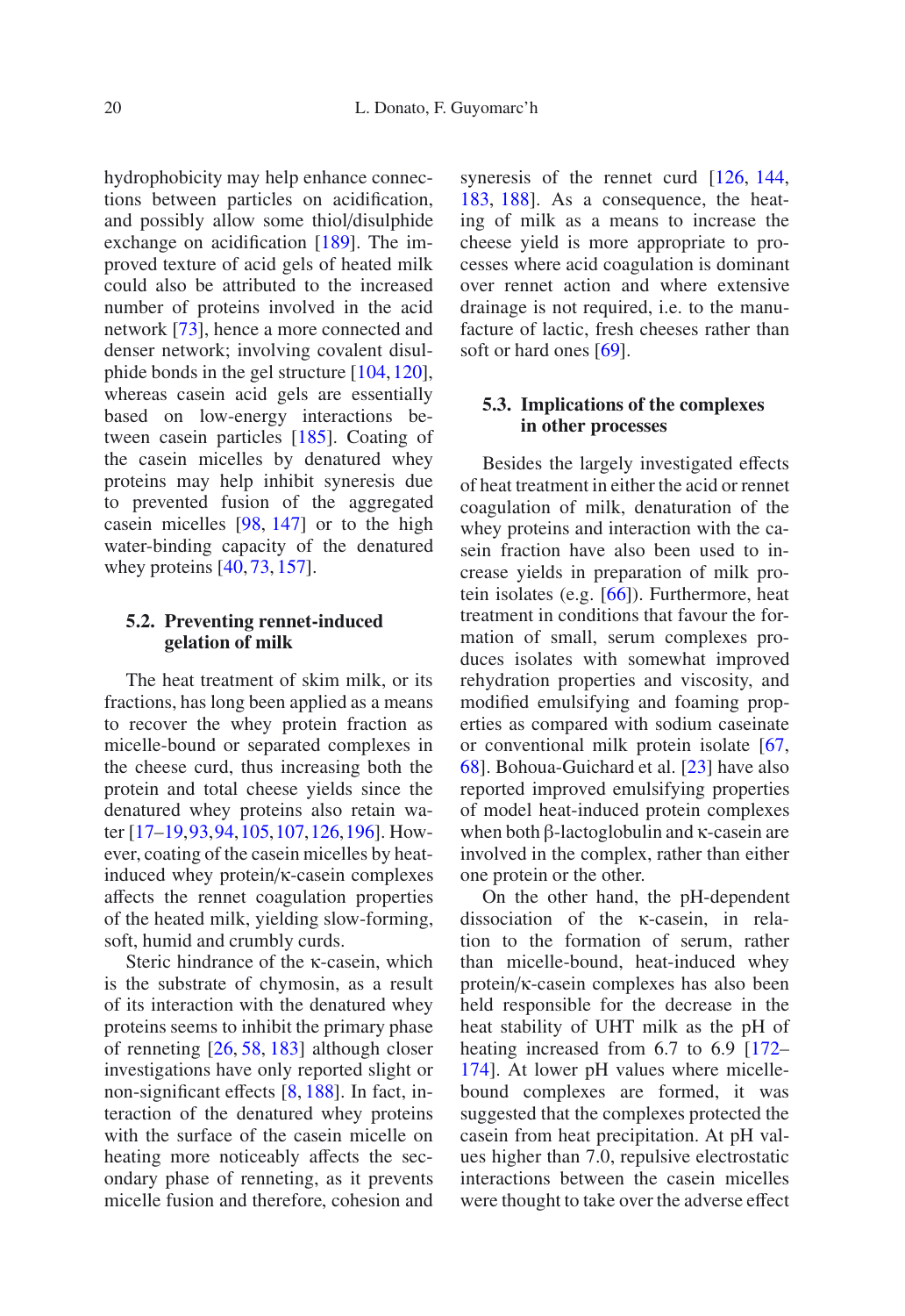of κ-casein depletion and to stabilise the casein micelle. McMahon [\[129\]](#page-24-6) also proposed that extensive dissociation of the heat-induced whey protein/κ-casein complexes, and subsequent aggregation, were somewhat involved in the age-gelation of UHT milk on long storage.

## **6. CONCLUSION: FUTURE AND PERSPECTIVES**

Heat-induced milk protein complexes do have potential interest for current and future research aiming at optimisation of industrial dairy processes. However, one major obstacle to their application is the absence of an economically sustainable process that would allow isolation or production of the heat-induced whey protein/κ-casein complexes on a large scale. Only little research has been done on the formation of these complexes under other processes than heating (e.g. ultra-high pressure [\[27\]](#page-19-21)). Better knowledge of the properties of the complexes, and of the means to control these properties, is also necessary to improve their functional potential as ingredients and to enlarge their possible application to foodstuff other than dairy gels. This includes, for instance, their intrinsic viscosity and surface properties; stability and phase diagram in various media, or flavour. Interaction of these complexes with minerals and/or other food components such as polysaccharides could also be a great asset for the future value of these complexes. Eventually, their potential nutritional properties, such as their digestibility, as well as their potential application as nanoscopic carriers of minerals or other ligands, should be examined in comparison with other milk protein fractions.

**Acknowledgements:** The authors wish to thank D. Dalgleish (University of Guelph, Canada) and M.-H. Famelart (UMR STLO, Inra-Agrocampus Ouest, France) for valuable support.

#### **REFERENCES**

- <span id="page-18-8"></span>[1] Alexander M., Dalgleish D.G., Interactions between denatured milk serum proteins and casein micelles studied by diffusing wave spectroscopy, Langmuir 21 (2005) 11380– 11386.
- <span id="page-18-6"></span>[2] Anema S.G., Effect of milk concentration on the irreversible thermal denaturation and disulfide aggregation of β-lactoglobulin, J. Agric. Food Chem. 48 (2000) 4168–4175.
- <span id="page-18-0"></span>[3] Anema S.G., Role of κ-casein in the association of denatured whey proteins with casein micelles in heated reconstituted skim milk, J. Agric. Food Chem. 55 (2007) 3635–3642.
- <span id="page-18-4"></span>[4] Anema S.G., On heating milk, the dissociation of κ-casein from the casein micelles can precede interactions with the denatured whey proteins, J. Dairy Res. 75 (2008) 415– 421.
- <span id="page-18-2"></span>[5] Anema S.G., Klostermeyer H., Heatinduced, pH-dependent dissociation of casein micelles on heating reconstituted skim milk at temperatures below 100 ◦C, J. Agric. Food Chem. 45 (1997) 1108–1115.
- <span id="page-18-3"></span>[6] Anema S.G., Klostermeyer H., The effect of pH and heat treatment on the κ-casein content and the ζ-potential of the particles in reconstituted skim milk, Milchwissenschaft 52 (1997) 217–222.
- <span id="page-18-7"></span>[7] Anema S.G., Lee S.K., Klostermeyer H., Effet of protein, non protein-soluble components, and lactose concentrations on the irreversible thermal denaturation of β-lactoglobulin and α-lactalbumin in skim milk, J. Agric. Food Chem. 54 (2006) 7339–7348.
- <span id="page-18-5"></span>[8] Anema S.G., Lee S.K., Klostermeyer H., Effet of pH at heat treatment on the hydrolysis of κ-casein and the gelation of skim milk by chymosin, Lebensm.-Wiss. u.-Technol. 40 (2007) 99–106.
- <span id="page-18-9"></span>[9] Anema S.G., Lee S.K., Lowe E.K., Klostermeyer H., Rheological properties of acid gels prepared from heated pH-adjusted skim milk, J. Agric. Food Chem. 52 (2004) 337–343.
- <span id="page-18-1"></span>[10] Anema S.G., Li Y., Further studies on the heat-induced, pH-dependent dissociation of casein from the micelles in reconstituted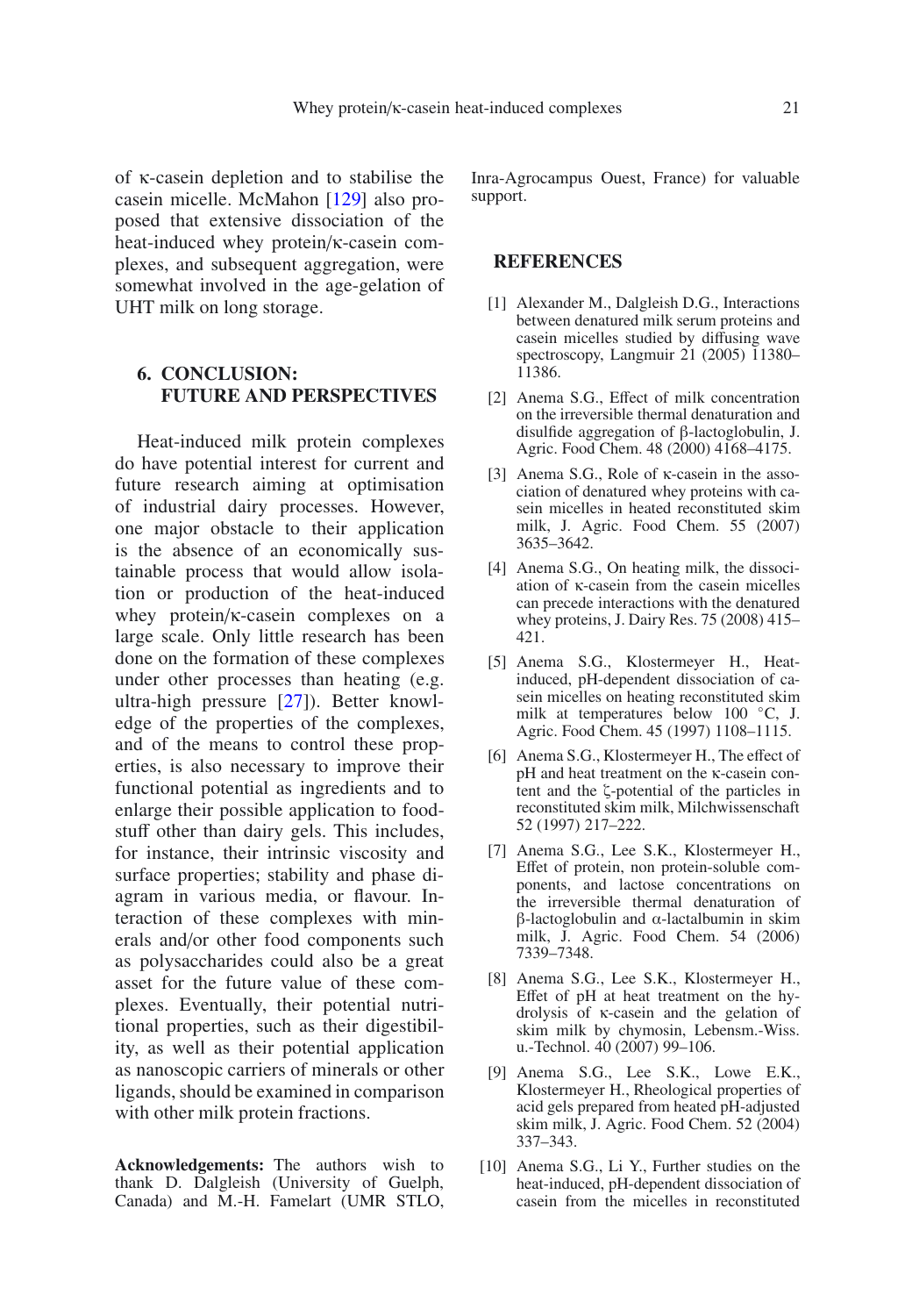skim milk, Lebensm.-Wiss. u.-Technol. 33 (2000) 335–343.

- <span id="page-19-11"></span>[11] Anema S.G., Li Y., Association of denatured whey proteins with casein micelles in heated reconstituted skim milk and its effect on casein micelle size, J. Dairy Res. 70 (2003) 73–83.
- <span id="page-19-10"></span>[12] Anema S.G., Li Y., Effect of pH on the association of denatured whey proteins with casein micelles in heated reconstituted skim milk, J. Agric. Food Chem. 51 (2003) 1640–1646.
- <span id="page-19-12"></span>[13] Anema S.G., Lowe E.K., Lee S.K., Effect of pH at heating on the acid-induced aggregation of casein micelles in reconstituted skim milk, Lebensm.-Wiss. u.-Technol. 37 (2004) 779–787.
- <span id="page-19-13"></span>[14] Anema S.G., Lowe E.K., Li Y., Effect of pH on the viscosity of heated reconstituted skim milk, Int. Dairy J. 14 (2004) 541–548.
- <span id="page-19-0"></span>[15] Anema S.G., Mc Kenna A.B., Reaction kinetics of thermal denaturation of whey proteins in heated reconstituted whole milk, J. Agric. Food Chem. 44 (1996) 422–428.
- <span id="page-19-16"></span>[16] Aoki T., Suzuki H., Imamura T., Formation of soluble casein in whey proteinfree milk heated at high temperature, Milchwissenschaft 29 (1974) 589–594.
- <span id="page-19-17"></span>[17] Banks J.M., Law A.J.R., Leaver J., Horne D.S., Sensory and functional properties of cheese: incorporation of whey proteins by pH manipulation and heat treatment, J. Soc. Dairy Technol. 47 (1994) 124–131.
- [18] Banks J.M., Law A.J.R., Leaver J., Horne D.S., The inclusion of whey proteins in cheese – an overview, in: Emmons D.B. (Ed.), Cheese yield and factors affecting its control, IDF Seminar in Cork, International Dairy Federation, Bruxelles, Belgium, 1994, pp. 387–401.
- <span id="page-19-18"></span>[19] Banks J.M., Stewart G., Muir D.D., West I.G., Increasing the yield of Cheddar cheese by the acidification of milk containing heatdenatured whey protein, Milchwissenschaft 42 (1987) 212–215.
- <span id="page-19-1"></span>[20] Bauer R., Hansen S., Øgendal L., Detection of intermediate oligomers, important for the formation of heat aggregates of β-lactoglobulin, Int. Dairy J. 8 (1998)  $105 - 112$ .
- <span id="page-19-3"></span>[21] Beaulieu M., Pouliot Y., Pouliot M., Thermal aggregation of whey proteins in model solutions as affected by casein/whey protein ratios, J. Food Sci. 64 (1999) 776– 780.
- <span id="page-19-15"></span>[22] Bloomfield V.A., Morr C.V., Structure of casein micelles: physical methods, Neth. Milk Dairy J. 27 (1973) 103–120.
- <span id="page-19-20"></span>[23] Bohoua-Guichard L., Haque Z., Gnakri D., Kamenan A., Effect of the relative proportion of κ-casein to β-lactoglobulin on food functionality of their complex, Sci. Alim. 17 (1997) 671–678.
- <span id="page-19-14"></span>[24] Bonomi F., Iametti S., Real-time monitoring of the surface hydrophobicity changes associated with isothermal treatment of milk and milk protein fractions, Milchwissenschaft 46 (1991) 71–74.
- <span id="page-19-2"></span>[25] Boye J.I., Alli I., Ismail A.A., Effects of physicochemical factors on the secondary structure of β-lactoglobulin, J. Dairy Res. 63 (1996) 97–109.
- <span id="page-19-19"></span>[26] Calvo M.M., Law A.J.R., Leaver J., Heatinduced interactions between serum albumin, immunoglobulin, and κ-casein inhibit the primary phase of renneting, J. Agric. Food Chem. 43 (1995) 2823–2827.
- <span id="page-19-21"></span>[27] Considine T., Patel H.A., Anema S.G., Singh H., Creamer L.K., Interactions of milk proteins during heat and high hydrostatic pressure treatments – A review, Innovative Food Sci. Emerging Technol. 8 (2007) 1–23.
- <span id="page-19-5"></span>[28] Corredig M., Dalgleish D.G., The binding of α-lactalbumin and β-lactoglobulin to casein micelles in milk treated by different heating systems, Milchwissenschaft 51 (1996) 123–126.
- <span id="page-19-7"></span>[29] Corredig M., Dalgleish D.G., Effect of temperature and pH on the interactions of whey proteins with casein micelles in skim milk, Food Res. Int. 29 (1996) 49–55.
- <span id="page-19-6"></span>[30] Corredig M., Dalgleish D.G., The mechanisms of the heat-induced interaction of whey proteins with casein micelles in milk, Int. Dairy J. 9 (1999) 233–236.
- <span id="page-19-9"></span>[31] Creamer L.K., Berry G.P., Matheson A.R., The effect of pH on protein aggregation in heated skim milk, N. Z. J. Dairy Sci. Technol. 13 (1978) 9–15.
- <span id="page-19-8"></span>[32] Creamer L.K., Bienvenue A., Nilsson H., Paulsson M., van Wanroij M., Lowe E.K., Anema S.G., Boland M.J., Jiménez-Flores R., Heat-induced redistribution of disulfide bonds in milk proteins. 1. Bovine β-lactoglobulin, J. Agric. Food Chem. 52 (2004) 7660–7668.
- <span id="page-19-4"></span>[33] Dalgleish D.G., Denaturation and aggregation of serum proteins and caseins in heated milk, J. Agric. Food Chem. 38 (1990) 1996–1999.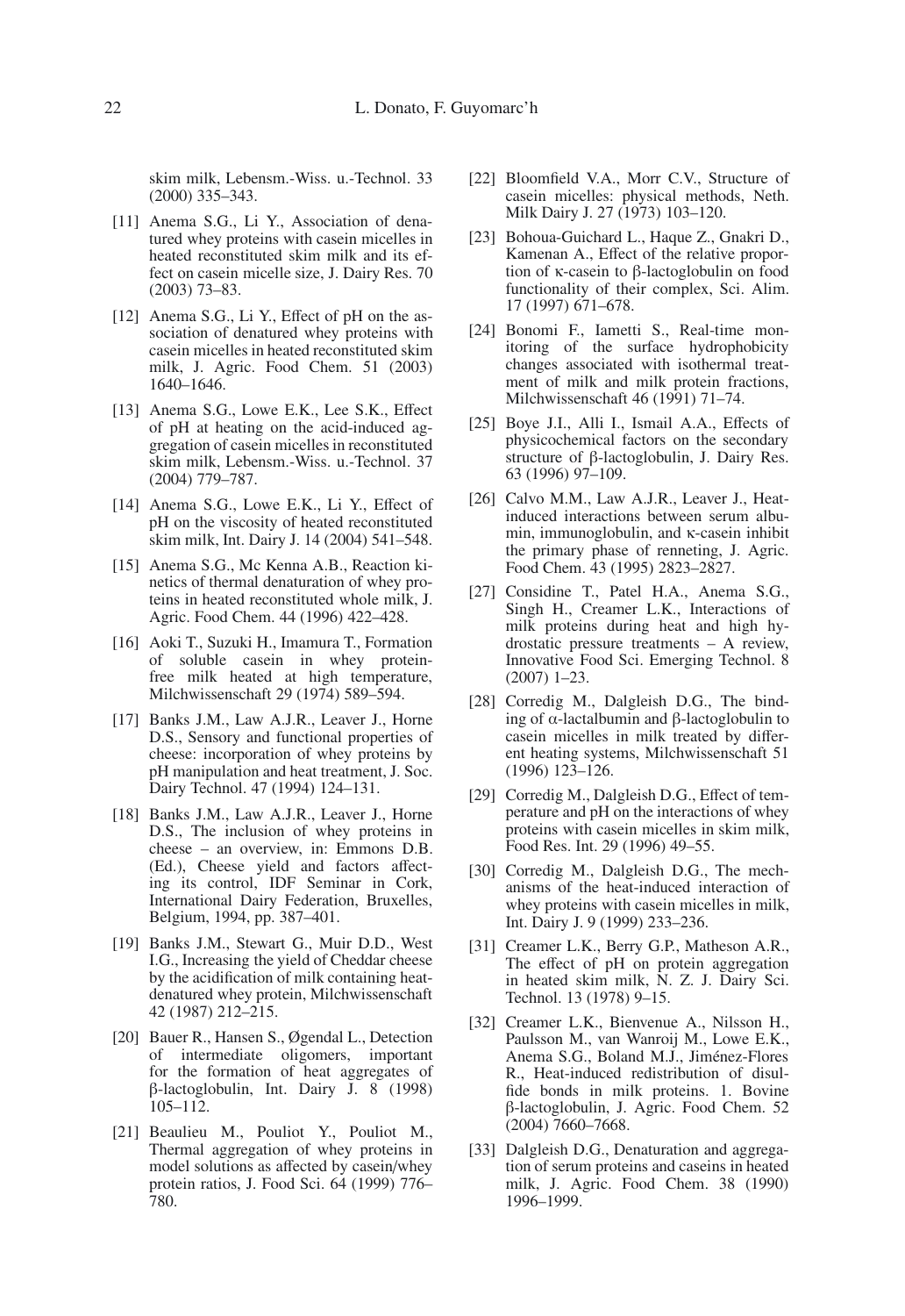- <span id="page-20-12"></span>[34] Dalgleish D.G., The effect of denaturation of β-lactoglobulin on renneting – a quantitative study, Milchwissenschaft 45 (1990) 491–494.
- <span id="page-20-11"></span>[35] Dalgleish D.G., Minéraux et propriétés fonctionnelles des caséines et caséinates, in: Gaucheron F. (Ed.), Minéraux et produits laitiers, Tec & Doc Lavoisier, Paris, 2004, pp. 323–342.
- <span id="page-20-13"></span>[36] Dalgleish D.G., Senaratne V., François S., Interaction between α-lactalbumin and β-lactoglobulin in the early stages of heat denaturation, J. Agric. Food Chem. 45 (1997) 3459–3464.
- <span id="page-20-14"></span>[37] Dalgleish D.G., Van Mourik L., Corredig M., Heat-induced interaction of whey proteins and casein micelles with different concentrations of α-lactalbumin and β-lactoglobulin, J. Agric. Food Chem. 45 (1997) 4806–4813.
- <span id="page-20-0"></span>[38] Dannenberg F., Kessler H.-G., Reaction kinetics of the denaturation of whey proteins in milk, J. Food Sci. (1988) 259–263.
- <span id="page-20-1"></span>[39] Dannenberg F., Kessler H.-G., Thermodynamic approach to kinetics of β-lactoglobulin denaturation in heated skim milk and sweet whey, Milchwissenschaft 43 (1988) 139–142.
- <span id="page-20-20"></span>[40] Dannenberg F., Kessler H.-G., Effect of denaturation of β-lactoglobulin on texture properties of set-style nonfat yoghurt. 1. Syneresis, Milchwissenschaft 43 (1988) 632–635.
- <span id="page-20-5"></span>[41] Dannenberg F., Kessler H.-G., Effect of denaturation of β-lactoglobulin on texture properties of set-style nonfat yoghurt. 2. Firmness and flow properties, Milchwissenschaft 43 (1988) 700-705.
- <span id="page-20-18"></span>[42] De Jong P., Two-stage reaction model for the denaturation of β-lactoglobulin in milk, in: de Jong P. (Ed.), Modelling and Optimization of Thermal Treatments in the Dairy Industry, 1996, pp. 17–33.
- <span id="page-20-2"></span>[43] De Jong P., van der Linden H.J.L.J., Polymerization model for prediction of heat-induced protein denaturation and viscosity changes in milk., J. Agric. Food Chem. 46 (1998) 2136–2142.
- <span id="page-20-19"></span>[44] De Kruif C.G., Holt C., Casein micelle structure, functions and interactions, in: Fox P.F., Mc Sweeney P.L.H. (Eds.), Advances Dairy Chemistry, Volume 1, Part A, Kluwer Academic/Plenum Publishers, New York, 2003, pp. 233– 276.
- <span id="page-20-10"></span>[45] Doi H., Ibuki F., Kanamori M., Effect of carbohydrate moiety of κ-casein on the complex formation with β-lactoglobulin, Agric. Biol. Chem. 45 (1981) 2351–2353.
- <span id="page-20-6"></span>[46] Doi H., Ideno S., Ibuki F., Kanamori M., Participation of the hydrophobic bond in complex formation between κ-casein and β-lactoglobulin, Agric. Biol. Chem. 47 (1983) 407–409.
- <span id="page-20-7"></span>[47] Doi H., Ideno S., Kuo F.H., Ibuki F., Kanamori M., Gelation of the complex between κ-casein and β-lactoglobulin, J. Nutr. Sci. Vitaminol. 29 (1983) 679–689.
- <span id="page-20-8"></span>[48] Doi H., Tokuyama T., Kuo F.H., Ibuki F., Kanamori M., Heat-induced complex formation between κ-casein and α-lactalbumin, Agric. Biol. Chem. 47 (1983) 2817–2824.
- <span id="page-20-22"></span>[49] Donato L., Alexander M., Dalgleish D.G., Effects of serum protein composition and reactivity of the casein micellar surface on particle interactions during acid gelation of heated and unheated milks, J. Agric. Food Chem. 55 (2007) 4160–4168.
- <span id="page-20-9"></span>[50] Donato L., Dalgleish D.G., Effect of the pH of heating on the qualitative and quantitative compositions of the sera of reconstituted skim milks and on the mechanisms of formation of soluble aggregates, J. Agric. Food Chem. 54 (2006) 7804–7811.
- <span id="page-20-4"></span>[51] Donato L., Guyomarc'h F., Amiot S., Dalgleish D.G., Formation of whey protein/κ-casein complexes in heated milk: preferential reaction of whey protein with κ-casein in the casein micelles, Int. Dairy J. 17 (2007) 1161–1167.
- <span id="page-20-21"></span>[52] Dunnill P., Green D.W., Sulphydryl groups and the N/R conformational change in β-lactoglobulin, J. Mol. Biol. 15 (1965) 147–151.
- <span id="page-20-15"></span>[53] Elfagm A.A., Wheelock J.V., Effect of heat on α-lactalbumin and β-lactoglobulin in bovine milk, J. Dairy Res. 44 (1977) 367– 371.
- <span id="page-20-16"></span>[54] Elfagm A.A., Wheelock J.V., Heat interaction between α-lactalbumin, β-lactoglobulin and casein in bovine milk, J. Dairy Sci. 61 (1978) 159–163.
- <span id="page-20-17"></span>[55] Euber J.R., Brunner J.R., Interaction of κ-casein with immobilized β-lactoglobulin, J. Dairy Sci. 65 (1982) 2384–2387.
- <span id="page-20-3"></span>[56] Euston S.R., Ur-Rehman S., Costello G., Denaturation and aggregation of β-lactoglobulin – A preliminary molecular dynamics study, Food Hydrocoll. 21 (2007) 1081–1091.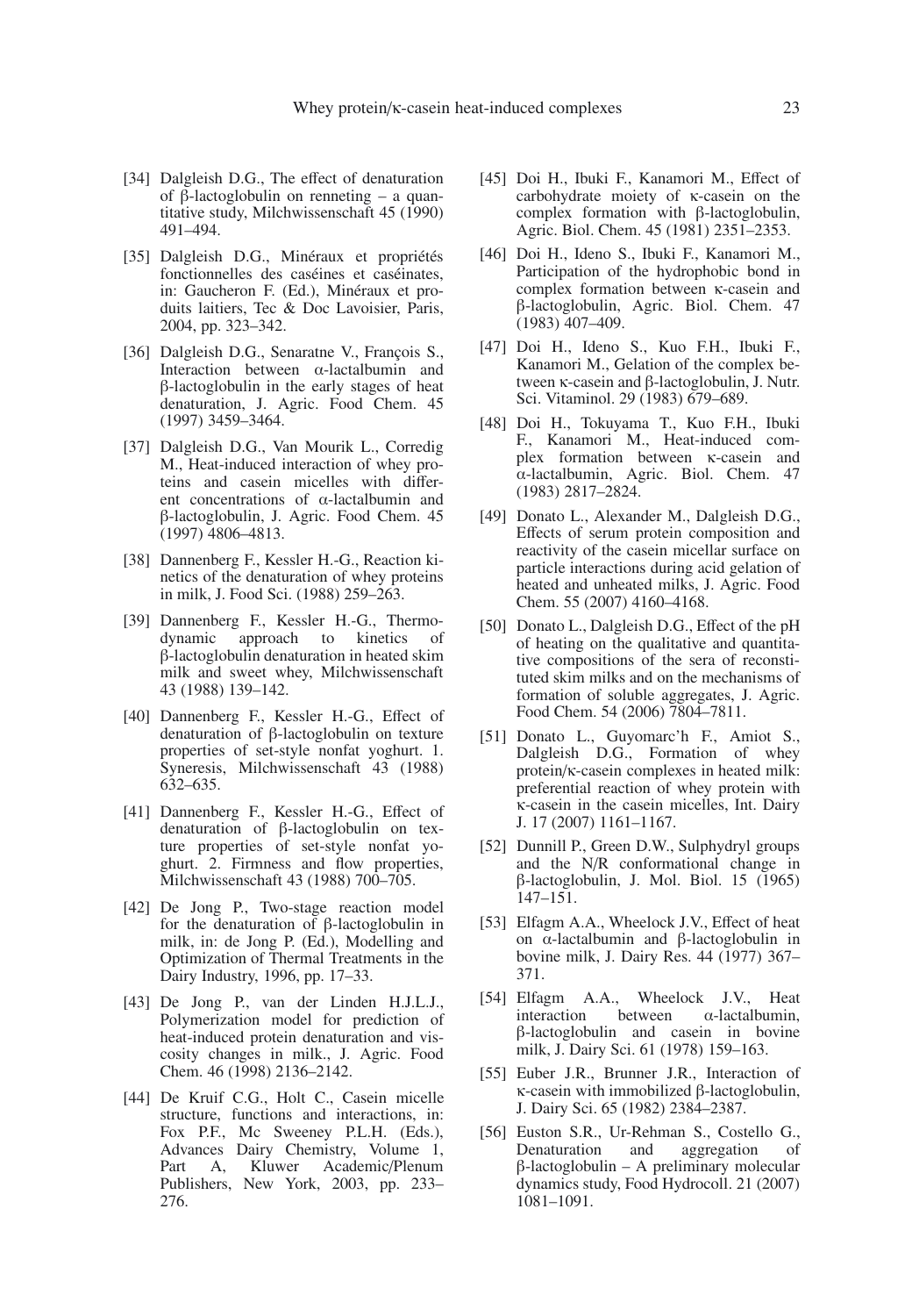- <span id="page-21-13"></span>[57] Famelart M.-H., Tomazewski J., Piot M., Pezennec S., Comprehensive study of acid gelation of heated milk with model protein systems, Int. Dairy J. (2004) 313–321.
- <span id="page-21-17"></span>[58] Ferron-Baumy C., Maubois J.-L., Garric G., Quiblier J.-P., Coagulation présure du lait et des rétentats d'ultrafiltration. Effets de divers traitements thermiques, Lait 71 (1991) 423–434.
- <span id="page-21-18"></span>[59] Foegeding E.A., Davis J.P., Doucet D., Mc Guffey M.K., Advances in modifying and understanding whey protein functionality, Trends Food Sci. Technol. 13 (2002) 151–159.
- <span id="page-21-15"></span>[60] Fox K.K., Harper M.K., Holsinger V.H., Pallansch M.J., Effects of high-heat treatment on the stability of calcium caseinate aggregates in milk, J. Dairy Sci. 50 (1967)  $443 - 450$ .
- <span id="page-21-1"></span>[61] Galani D., Owusu-Apenten R.K., Heatinduced denaturation and aggregation of β-lactoglobulin: kinetics of formation of hydrophobic and disulfide-linked aggregates, Int. J. Food Sci. Technol. 34 (1999) 467–476.
- <span id="page-21-6"></span>[62] Gallagher D.P., Mulvihill D.M., Heat stability and renneting characteristics of milk systems containing bovine casein micelles and porcine or bovine β-lactoglobulin, Int. Dairy J. 7 (1997) 221–228.
- <span id="page-21-16"></span>[63] Gaucheron F., Interactions caséinescations, in: Gaucheron F. (Ed.), Minéraux et Produits Laitiers, Tec & Doc Lavoisier, Paris, 2004, pp. 81–112.
- <span id="page-21-19"></span>[64] Gaucheron F., Le Graët Y., Schuck P., Équilibres minéraux et conditions physicochimiques, in: Gaucheron F. (Ed.), Minéraux et Produits Laitiers, Tec & Doc Lavoisier, Paris, 2004, pp. 219–280.
- <span id="page-21-2"></span>[65] Gimel J.-C., Durand D., Nicolai T., Structure and distribution of aggregates formed after heat-induced denaturation of globular proteins, Macromolecules 27 (1994) 583–589.
- <span id="page-21-20"></span>[66] Grufferty M.B., Mulvihill D.M., Proteins recovered from milks heated at alkaline pH values, J. Soc. Dairy Technol. 40 (1987) 82–85.
- <span id="page-21-21"></span>[67] Grufferty M.B., Mulvihill D.M., Hydration related properties of protein isolates prepared from heated milks, J. Soc. Dairy Technol. 43 (1990) 99–103.
- <span id="page-21-22"></span>[68] Grufferty M.B., Mulvihill D.M., Emulsifying and foaming properties of protein isolates prepared from heated milks, J. Soc. Dairy Technol. 44 (1991) 13–19.
- <span id="page-21-3"></span>[69] Guyomarc'h F., Formation of heat-induced protein aggregates in milk as a means to recover the whey protein fraction in cheese manufacture, and interest of heat-treating milk at alkaline pH values in order to keep its rennet coagulation properties. A review, Lait 86 (2006) 1–20.
- <span id="page-21-0"></span>[70] Guyomarc'h F., Law A.J.R., Dalgleish D.G., Formation of soluble and micellebound protein aggregates in heated milk, J. Agric. Food Chem. 51 (2003) 4652–4660.
- <span id="page-21-14"></span>[71] Guyomarc'h F., Mahieux O., Renan M., Chatriot M., Gamerre V., Famelart M.-H., Changes in the acid gelation of skim milk as affected by heat-treatment and alkaline pH conditions, Lait 87 (2007) 119–137.
- <span id="page-21-10"></span>[72] Guyomarc'h F., Nono M., Nicolai T., Durand D., Heat induced aggregation of whey proteins in the presence of κ-casein or sodium caseinate, Food Hydrocoll. doi: 10.1016/j.foodhyd.2008.07.001.
- <span id="page-21-12"></span>[73] Guyomarc'h F., Quéguiner C., Law A.J.R., Horne D.S., Dalgleish D.G., Role of the soluble and micelle-bound heat-induced protein aggregates on network formation in acid skim milk gels, J. Agric. Food Chem. 51 (2003) 7743–7750.
- <span id="page-21-11"></span>[74] Guyomarc'h F., Renan M., Chatriot M., Gamerre V., Famelart M.-H., Acid gelation properties of heated skim milk as a result of enzymatically induced changes in the micelle/serum distribution of the whey protein/κ-casein aggregates, J. Agric. Food Chem. 55 (2007) 10986–10993.
- <span id="page-21-8"></span>[75] Halbert C., O'Kennedy B.T., Hallihan A., Kelly P.M., Stabilisation of calcium phosphate using denatured whey proteins, Milchwissenschaft 55 (2000) 386–389.
- <span id="page-21-4"></span>[76] Haque Z., Kinsella J.E., Heat-induced changes in the hydrophobicity of kappacasein and β-lactoglobulin, Agric. Biol. Chem. 51 (1987) 2245–2247.
- <span id="page-21-7"></span>[77] Haque Z., Kinsella J.E., Interaction between κ-casein and β-lactoglobulin: effect of calcium, Agric. Biol. Chem. 51 (1987) 1997–1998.
- <span id="page-21-5"></span>[78] Haque Z., Kinsella J.E., Interaction between heated κ-casein and β-lactoglobulin : predominance of hydrophobic interaction in the initial stages of complex formation, J. Dairy Res. 55 (1988) 67–80.
- <span id="page-21-9"></span>[79] Haque Z., Kristjansson M.M., Kinsella J.E., Interaction between κ-casein and β-lactoglobulin: possible mechanism, J. Agric. Food Chem. 35 (1987) 644–649.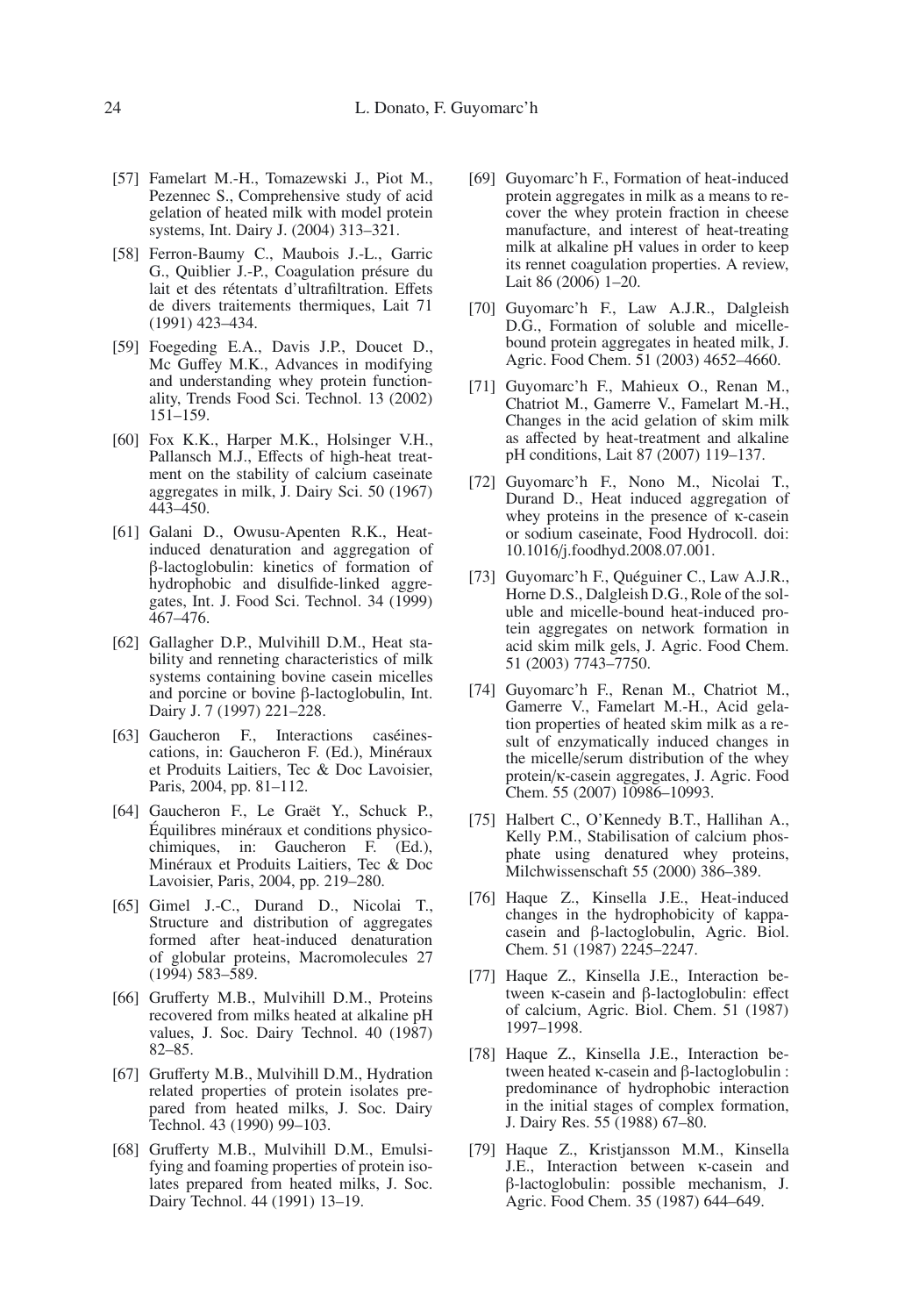- <span id="page-22-1"></span>[80] Havea P., Singh H., Creamer L.K., Campanella O.H., Electrophoretic characterization of the protein products formed during heat treatment of whey protein concentrate solutions, J. Dairy Res. 65 (1998) 79–91.
- <span id="page-22-12"></span>[81] Heertie I., Structure and function of food products: a review, Food Struct. 12 (1993)  $343 - 364$ .
- <span id="page-22-11"></span>[82] Heertie I., Visser J., Smits P., Structure formation in acid milk gels, Food Microstruct. 4 (1985) 267–277.
- <span id="page-22-8"></span>[83] Henry H., Mollé D., Morgan F., Fauquant J., Bouhallab S., Heat-induced covalent complex between casein micelles and β-lactoglobulin from goat's milk: identification of an involved disulfide bond, J. Agric. Food Chem. 50 (2002) 185–191.
- <span id="page-22-6"></span>[84] Hill A.R., The β-lactoglobulin-κ-casein complex, Can. Inst. Food Sci. Technol. J. 22 (1989) 120–123.
- <span id="page-22-3"></span>[85] Hoffmann M.A.M., Sala G., Olieman C., De Kruif K.G., Molecular mass distributions of heat-induced beta-lactoglobulin aggregates, J. Agric. Food Chem. 45 (1997) 2949–2957.
- [86] Hoffmann M.A.M., van Mil P.J.J.M., Heatinduced aggregation of beta-lactoglobulin: role of the free thiol group and disulfide bonds, J. Agric. Food Chem. 45 (1997) 2942–2948.
- <span id="page-22-4"></span>[87] Hoffmann M.A.M., van Mil P.J.J.M., Heatinduced aggregation of beta-lactoglobulin as a function of pH, J. Agric. Food Chem. 47 (1999) 1898–1905.
- <span id="page-22-10"></span>[88] Holt C., Horne D.S., The hairy casein micelle: evolution of the concept and its implications for dairy technology, Neth. Milk Dairy J. 50 (1996) 85–111.
- <span id="page-22-16"></span>[89] Horne D.S., Casein interactions: casting light on the black boxes, the structure in dairy products, Int. Dairy J. 8 (1998) 171– 177.
- <span id="page-22-21"></span>[90] Horne D.S., Factors influencing acidinduced gelation of skim milk, in: Dickinson E., Miller R. (Eds.), Food Colloids, The Royal Society of Chemistry, Cambridge, 2001, pp. 345–351.
- <span id="page-22-13"></span>[91] Iametti S., Corredig M., Bonomi F., Characterization of casein isolated by ultracentrifugation from differently treated milks, Milchwissenschaft 48 (1993) 251– 254.
- <span id="page-22-5"></span>[92] Iametti S., De Gregori B., Vecchio G., Bonomi F., Modifications occur at differ-

ent structural levels during the heat denaturation of β-lactoglobulin, Eur. J. Biochem. 237 (1996) 106–112.

- <span id="page-22-22"></span>[93] Imafidon G.I., Farkye N.Y., Composition of Cheddar cheese made from highheat treated milk, in: Emmons D.B. (Ed.), Cheese yield and factors affecting its control, IDF Seminar in Cork, International Dairy Federation, Bruxelles, Belgium, 1994, pp. 433–438.
- <span id="page-22-23"></span>[94] Jameson G.W., Lelièvre J., Effects of whey proteins on cheese characteristics, Bull. IDF 313 (1996) 3–8.
- <span id="page-22-2"></span>[95] Jang H.D., Swaisgood H.E., Disulfide bond formation between thermallly denatured β-lactoglobulin and κ-casein in casein micelles, J. Dairy Sci. 73 (1990) 900–904.
- <span id="page-22-7"></span>[96] Jean K., Renan M., Famelart M.-H., Guyomarc'h F., Structure and surface properties of the serum heat-induced aggregates isolated from heated skim milk, Int. Dairy J. 16 (2006) 303–315.
- <span id="page-22-9"></span>[97] Kaláb M., Allan-Wojtas P., Phipps-Todd B.E., Development of microstructure in set-style nonfat yoghurt – a review, Food Microstruct. 2 (1983) 51–66.
- <span id="page-22-19"></span>[98] Kaláb M., Emmons D.B., Sargant A.G., Milk gel structure. V. Microstructure of yoghurt as related to the heating of milk, Milchwissenschaft 31 (1976) 402–408.
- <span id="page-22-17"></span>[99] Keskin O., Gursoy A., Ma B., Nussinov R., Principles of protein-protein interactions: What are the preferred ways for proteins to interact?, Chem. Rev. 108 (2008) 1225– 1244.
- <span id="page-22-0"></span>[100] Kinsella J.E., Whitehead D.M., Proteins in whey: chemical, physical and functional properties, Adv. Food Nutr. Res. 33 (1989)  $343 - 438$ .
- <span id="page-22-18"></span>[101] Krasaekoopt W., Bhandari B., Deeth H., Yogurt from UHT milk: a review, Aust. J. Dairy Technol. 58 (2003) 26–29.
- <span id="page-22-14"></span>[102] Kudo S., The heat stability of milk: formation of soluble proteins and proteindepleted micelles at elevated temperatures, N. Z. J. Dairy Sci. Technol. 15 (1980) 255– 263.
- <span id="page-22-15"></span>[103] Lakemond C.M.M., van Vliet T., Acid milk gels: the gelation process as affected by preheating pH, Int. Dairy J. 18 (2008) 574– 584.
- <span id="page-22-20"></span>[104] Lakemond C.M.M., van Vliet T., Rheological properties of acid skim milk gels as affected by the spatial distribution of the structural elements and the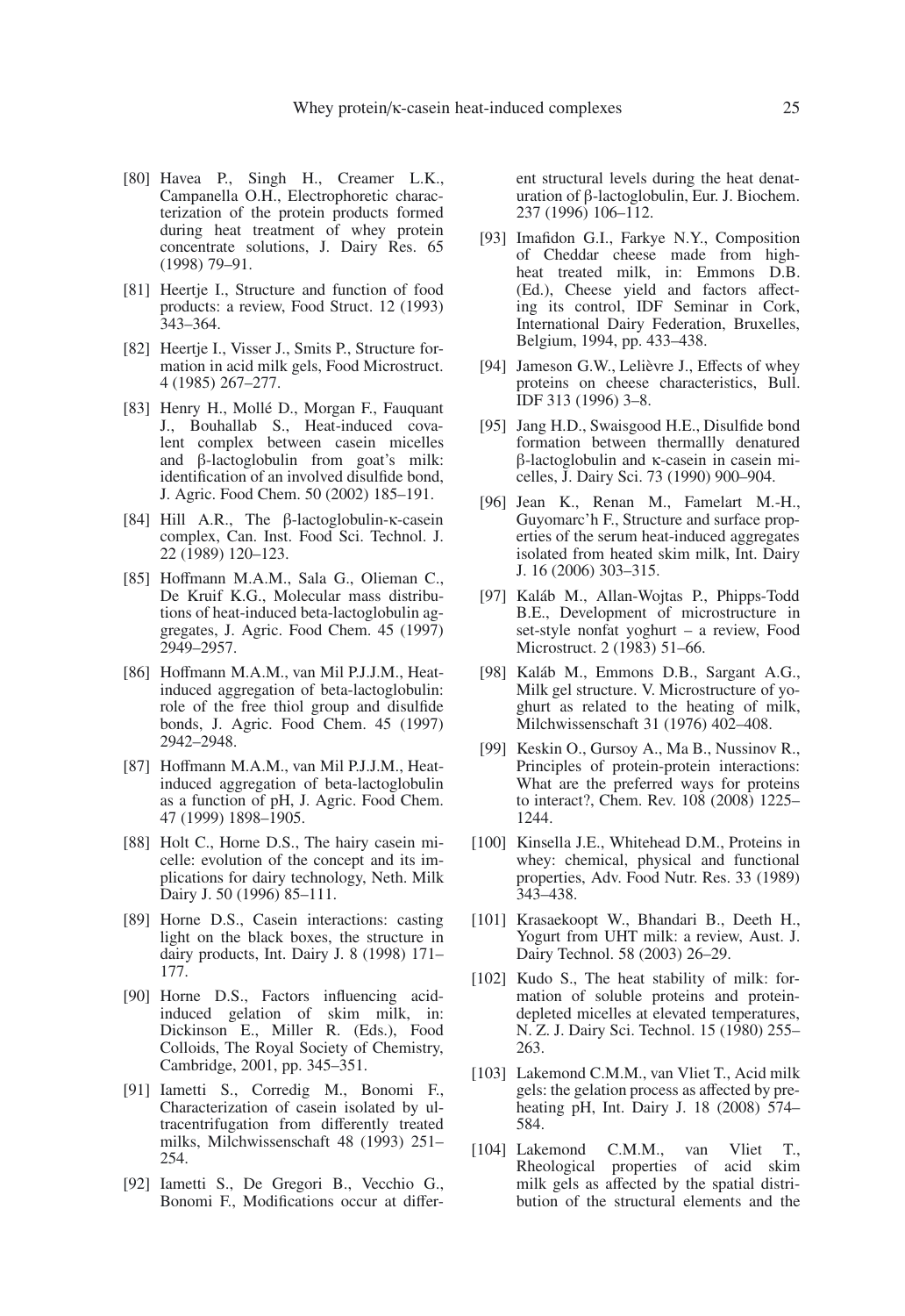interaction forces between them, Int. Dairy J. 18 (2008) 585–593.

- <span id="page-23-3"></span>[105] Law A.J.R., Banks J.M., Horne D.S., Leaver J., West I.G., Denaturation of the whey protein in heated milk and their incorporation into Cheddar cheese, Milchwissenschaft 49 (1994) 63–67.
- <span id="page-23-10"></span>[106] Law A.J.R., Leaver J., Effect of pH on the thermal denaturation of whey proteins in milk, J. Agric. Food Chem. 48 (2000) 672– 679.
- <span id="page-23-20"></span>[107] Lawrence R.C., Lelièvre J., Whey protein in cheese, in: Proceedings of the XXIIIth International Dairy Congress, Oct. 8–12th, 1990, Montreal, Vol. 3, 1991, pp. 1880– 1888.
- <span id="page-23-0"></span>[108] Le Bon C., Nicolai T., Durand D., Growth and structures of aggregates of heat-induced β-lactoglobulin, Int. J. Food Sci. Technol. 34 (1999) 451–466.
- <span id="page-23-1"></span>[109] Le Bon C., Nicolai T., Durand D., Kinetics of aggregation and gelation of globular proteins after heat-induced denaturation, Macromolecules 32 (1999) 6120–6127.
- <span id="page-23-14"></span>[110] Lee W.-J., Lucey J.A., Rheological properties, whey separation, and microstructure in set-style yogurt: effects of heating temperature and incubation temperature, J. Text. Stud. 34 (2004) 515–536.
- <span id="page-23-8"></span>[111] Le Feunteun S., Mariette F., Impact of casein gel microstructure on self-diffusion coefficient of molecular probes measured by H<sup>1</sup> PFG-NMR, J. Agric. Food Chem. 55 (2007) 10764–10772.
- <span id="page-23-11"></span>[112] Le Graët Y., Gaucheron F., pH-induced solubilization of minerals from casein micelles: influence of casein concentration and ionic strength, J. Dairy Res. 66 (1999) 215–224.
- <span id="page-23-15"></span>[113] Livney Y.D., Corredig M., Dalgleish D.G., Influence of thermal processing on the properties of dairy colloids, Curr. Opinion Colloids Interface Sci. 8 (2003) 359–364.
- <span id="page-23-5"></span>[114] Livney Y.D., Dalgleish D.G., Specificity of disulfide bond formation during thermal aggregation in solutions of β-lactoglobulin B and κ-casein A, J. Agric. Food Chem. 52 (2004) 5527–5532.
- <span id="page-23-6"></span>[115] Livney Y.D., Verespej E., Dalgleish D.G., Steric effects governing disulfide bond interchange during thermal aggregation in solutions of β-lactoglobulin B and α-lactalbumin, J. Agric. Food Chem. 51 (2003) 8098–8106.
- <span id="page-23-4"></span>[116] Lowe E.K., Anema S.K., Bienvenue A., Boland M.J., Creamer L.K., Jiménez-Flores

R., Heat-induced redistribution of disulfide bonds in milk proteins. 2. Disulfide bonding patterns between bovine β-lactoglobulin and κ-casein, J. Agric. Food Chem. 52 (2004) 7669–7680.

- <span id="page-23-16"></span>[117] Lucey J.A., Formation and physical properties of milk protein gels, J. Dairy Sci. 85 (2002) 281–294.
- [118] Lucey J.A., Cultured dairy products: an overview of their gelation and texture properties, Int. J. Dairy Technol. 57 (2004) 77–84.
- <span id="page-23-17"></span>[119] Lucey J.A., Singh H., Formation and physical properties of acid milk gels: a review, Food Res. Int. 30 (1998) 529–542.
- <span id="page-23-7"></span>[120] Lucey J.A., Tamehana M., Singh H., Munro P.A., Effect of interactions between denatured whey proteins and casein micelles on the formation and rheological properties of acid milk gels, J. Dairy Res. 65 (1998) 555–567.
- <span id="page-23-18"></span>[121] Lucey J.A., Tamehana M., Singh H., Munro P.A., Rheological properties of milk gels formed by a combination of rennet and glucono-δ-lactone, J. Dairy Res. 67 (2000) 415–427.
- <span id="page-23-19"></span>[122] Lucey J.A., Tamehana M., Singh H., Munro P.A., Effect of heat treatment on the physical properties of milk gels made with both rennet and acid, Int. Dairy J. 11 (2001) 559– 565.
- <span id="page-23-2"></span>[123] Lucey J.A., Teo C.T., Munro P.A., Singh H., Rheological properties at small (dynamic) and large (yield) deformations of acid gels made from heated milk, J. Dairy Res. 64 (1997) 591–600.
- <span id="page-23-13"></span>[124] Lucey J.A., Teo C.T., Munro P.A., Singh H., Microstructure, permeability and appearance of acid gels made from heated skim milk, Food Hydrocoll. 12 (1998) 159–165.
- <span id="page-23-12"></span>[125] Mahmoudi N., Mehalebi S., Nicolai T., Durand D., Riaublanc A., Light scattering study of the structure of aggregates and gels formed by heat-denatured whey protein isolate and β-lactoglobulin and neutral pH, J. Agric. Food Chem. 55 (2007) 3104–3111.
- <span id="page-23-21"></span>[126] Marshall R.J., Increasing cheese yields by high heat-treatment of milk, J. Dairy Res. 53 (1986) 313–322.
- <span id="page-23-9"></span>[127] Matsudomi N., Kanda Y., Yoshika Y., Moriwaki H., Ability of  $\alpha_s$ -casein to suppress the heat aggregation of ovotransferrin, J. Agric. Food Chem. 52 (2004) 4882– 4886.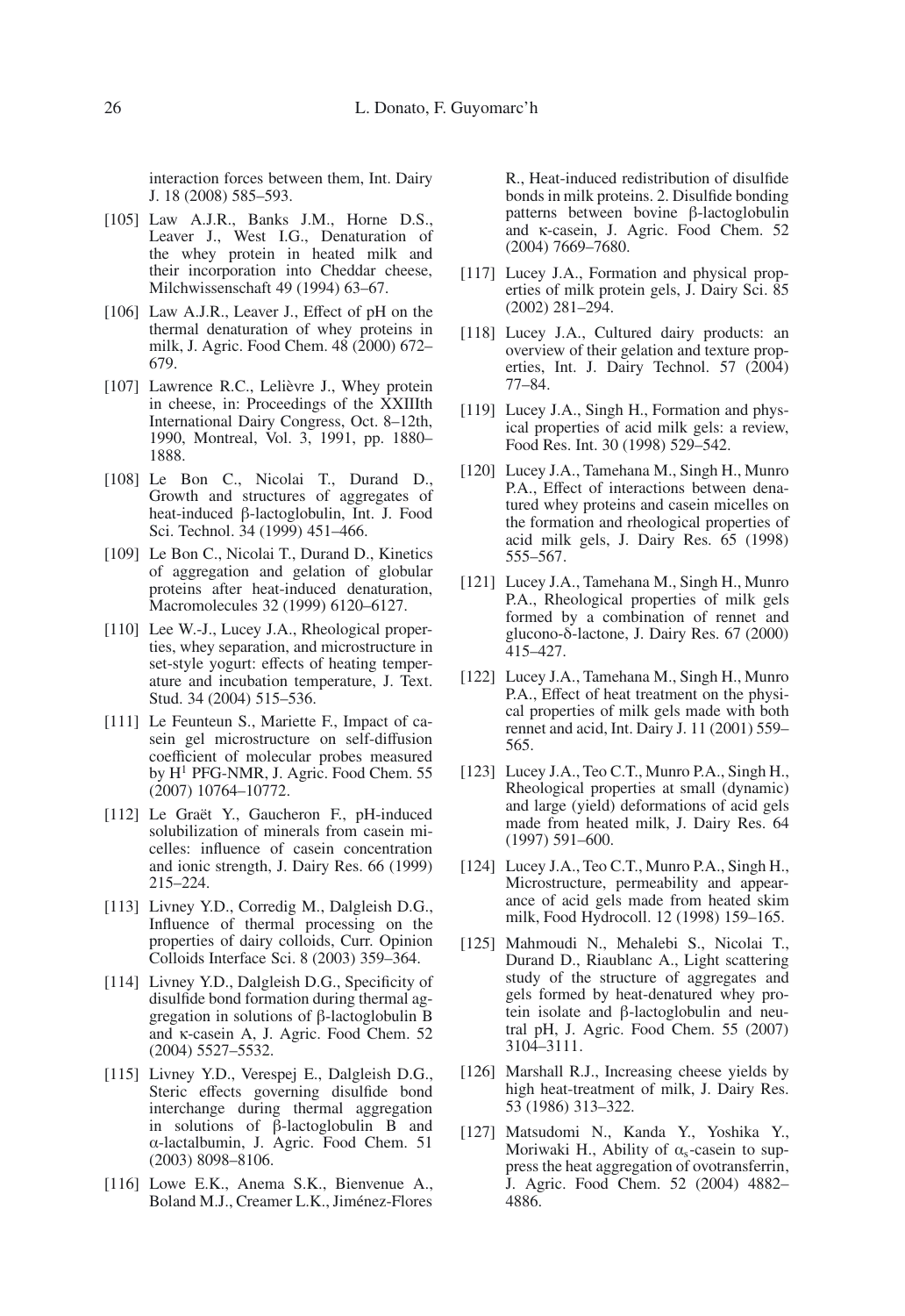- <span id="page-24-7"></span>[128] Mc Kenzie G.H., Norton R.S., Sawyer Heat-induced interaction of β-lactoglobulin and κ-casein, J. Dairy Res. 38 (1971) 343–351.
- <span id="page-24-6"></span>[129] McMahon D.J., Age-gelation of UHT milk: changes that occur during storage, their effect on shelf life and the mechanism by which age-gelation occurs, in: Heat treatments and alternative methods, Proceedings of the IDF Symposium, Vienna, September 1995, 1996, pp. 315–326.
- <span id="page-24-15"></span>[130] Ménard O., Camier B., Guyomarc'h F., Effect of heat-treatment at alkaline pH on rennet coagulation properties of skim milk, Lait 85 (2005) 515–526.
- <span id="page-24-19"></span>[131] Mollé D., Jean K., Guyomarc'h F., Chymosin sensitivity of the heat-induced serum protein aggregates isolated from skim milk, Int. Dairy J. 16 (2006) 1435– 1441.
- <span id="page-24-17"></span>[132] Mottar J., Bassier A., Joniau M., Baert J., Effect of heat-induced association of whey protein and casein micelles on yoghurt texture, J. Dairy Sci. 72 (1989) 2247–2256.
- <span id="page-24-9"></span>[133] Noh B., Creamer L.K., Richardson T., Thermally induced complex formation in an artificial milk system, J. Agric. Food Chem. 37 (1989) 1395–1400.
- <span id="page-24-8"></span>[134] Noh B., Richarson T., Incorporation of radiolabeled whey proteins into casein micelles by heat processing, J. Dairy Sci. 72 (1989) 1724–1731.
- <span id="page-24-2"></span>[135] Noh B., Richardson T., Creamer L.K., Radiolabelling study of the heat-induced interactions between  $\alpha$ -lactal bumin.  $\alpha$ -lactalbumin, β-lactoglobulin and κ-casein in milk and buffer solutions, J. Food Sci. 54 (1989) 889–893.
- <span id="page-24-13"></span>[136] O'Connell J.E., Fox P.F., Effect of β-lactoglobulin and precipitation of calcium phosphate on the thermal coagulation of milk, J. Dairy Res. 68 (2001) 81–94.
- <span id="page-24-23"></span>[137] O'Kennedy B.T., Kelly P.M., Evaluation of milk protein interactions during acid gelation using a simulated yoghurt model, Milchwissenschaft 55 (2000) 187–190.
- <span id="page-24-20"></span>[138] O'Kennedy B.T., Mounsey J.S., Control of heat-induced aggregation of whey proteins using casein, J. Agric. Food Chem. 54 (2006) 5637–5642.
- <span id="page-24-11"></span>[139] Oh S., Richardson T., Heat-induced interactions of bovine serum albumin and immunoglobulin, J. Dairy Sci. 74 (1991) 1786–1790.
- <span id="page-24-3"></span>[140] Oldfield D.J., Singh H., Taylor M.W., Association of β-lactoglobulin and

α-lactalbumin with the casein micelles in skim milk heated in an ultra-high temperature plant, Int. Dairy J. 8 (1998) 765–770.

- <span id="page-24-4"></span>[141] Oldfield D.J., Singh H., Taylor M.W., Pearce K.N., Kinetics of denaturation and aggregation of whey proteins in skim milk heated in an ultra-high temperature (UHT) pilot plant, Int. Dairy J. 8 (1998) 311–318.
- <span id="page-24-16"></span>[142] Oldfield D.J., Singh H., Taylor M.W., Pearce K.N., Heat-induced interactions of β-lactoglobulin and α-lactalbumin with the casein micelle in pH-adjusted skim milk, Int. Dairy J. 10 (2000) 509–518.
- <span id="page-24-24"></span>[143] Ozcan-Yilsay T., Lee W.-J., Horne D.S., Lucey J.A., Effect of trisodium citrate on rheological and physical properties and microstructure of yogurt, J. Dairy Sci. 90 (2007) 1644–1652.
- <span id="page-24-18"></span>[144] Park S.-Y., Nakamura K., Niki R., Effects of β-lactoglobulin on the rheological properties of casein micelle rennet gels, J. Dairy Sci. 79 (1996) 2137–2145.
- <span id="page-24-14"></span>[145] Parker E.A., Donato L., Dalgleish D.G., Effects of added sodium caseinate on the formation of particles in heated skim milk, J. Agric. Food Chem. 53 (2005) 8265– 8272.
- <span id="page-24-21"></span>[146] Parnell-Clunies E., Kakuda Y., Deman J.M., Influence of heat treatment of milk on the flow properties of yoghurt, J. Food Sci. 51 (1986) 1459–1462.
- <span id="page-24-22"></span>[147] Parnell-Clunies E., Kakuda Y., Smith A.K., Microstructure of yogurt as affected by heat-treatment of milk, Milchwissenschaft 42 (1987) 413–417.
- <span id="page-24-0"></span>[148] Parris N., Anema S.G., Singh H., Creamer L.K., Aggregation of whey proteins in heated sweet whey, J. Agric. Food Chem. 41 (1993) 460–464.
- <span id="page-24-1"></span>[149] Parris N., Hollar C.M., Hsieh A., Cockley K.D., Thermal stability of whey protein concentrate mixtures: aggregate formation, J. Dairy Sci. 30 (1997) 18–28.
- <span id="page-24-10"></span>[150] Patel H.A., Singh H., Anema S.G., Creamer L.K., Effects of heat and high hydrostatic pressure treatments on disulfide bonding interchanges among the proteins in skim milk, J. Agric. Food Chem. 54 (2006) 3409–3420.
- <span id="page-24-5"></span>[151] Patocka G., Jelen P., Kalab M., Thermostability of skim milk with modified casein/whey protein content, Int. Dairy J. 3 (1993) 35-48.
- <span id="page-24-12"></span>[152] Pearse M.J., Linklater P.M., Hall R.J., McKinlay A., Effects of heat-induced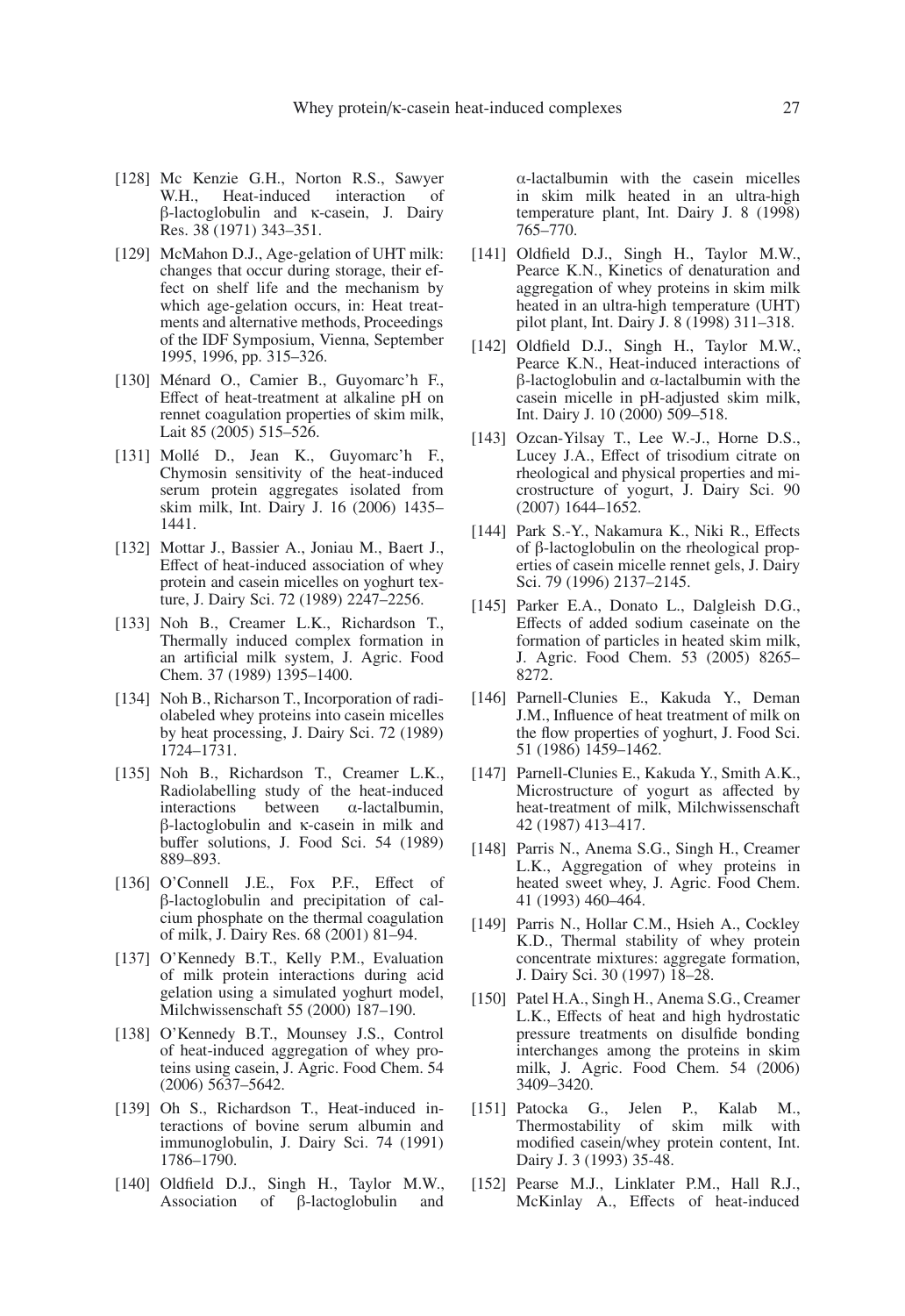interaction between β-lactoglobulin and κ-casein on syneresis, J. Dairy Res. 52 (1985) 159–165.

- <span id="page-25-14"></span>[153] Plock J., Spiegel T., Kessler H.-G., Influence of the dry matter on the denaturation kinetics of whey proteins in concentrated sweet whey, Milchwissenschaft 53 (1998) 327–331.
- <span id="page-25-15"></span>[154] Plock J., Spiegel T., Kessler H.-G., Influence of the lactose concentration on the denaturation kinetics of whey proteins in concentrated sweet whey, Milchwissenschaft 53 (1998) 389–393.
- <span id="page-25-20"></span>[155] Pouliot Y., Boulet M., Paquin P., Observations on the heat induced salt balance changes in milk. I: Effect of heating time between 4 and 90 ◦C, J. Dairy Res. 56 (1989) 185–192.
- <span id="page-25-2"></span>[156] Prabakaran S., Damodaran S., Thermal unfolding of β-lactoglobulin: characterization of initial unfolding events responsible for heat-induced aggregation, J. Agric. Food Chem. 45 (1997) 4303–4308.
- <span id="page-25-13"></span>[157] Puvanenthiran A., Williams R.P.W., Augustin M.A., Structure and visco-elastic properties of set yoghurt with altered casein to whey protein ratios, Int. Dairy J. 12 (2002) 383–391.
- <span id="page-25-7"></span>[158] Reddy I.M., Kinsella J.E., Interaction of β-lactoglobulin with κ-casein in micelles as assessed by chymosin hydrolysis: effects of temperature, heating time, β-lactoglobulin concentration, and pH, J. Agric. Food Chem. 38 (1990) 50–58.
- <span id="page-25-0"></span>[159] Relkin P., Thermal unfolding of <br>  $\beta$ -lactoglobulin,  $\alpha$ -lactalbumin, and  $\alpha$ -lactalbumin, and bovine serum albumin. A thermodynamic approach, Crit. Rev. Food Sci. Nut. 36 (1996) 565–601.
- <span id="page-25-12"></span>[160] Relkin P., Reversibility of heat-induced conformational changes and surface exposed hydrophobic clusters of β-lactoglobulin: their role in heat-induced sol-gel transition, Int. J. Biol. Macromol. 22 (1998) 59–66.
- <span id="page-25-5"></span>[161] Renan M., Guyomarc'h F., Chatriot M., Gamerre V., Famelart M.-H., Limited enzymatic treatment of skim milk using chymosin affects the micelle/serum distribution of the heat-induced whey protein/κ-casein aggregates, J. Agric. Food Chem. 55 (2007) 6736–6745.
- <span id="page-25-6"></span>[162] Renan M., Mekmene O., Famelart M.-H., Guyomarc'h F., Arnoult-Delest V., Pâquet D., Brulé G., pH-Dependent behaviour of soluble protein aggregates formed during

heat-treatment of milk at pH 6.5 or 7.2, J. Dairy Res. 73 (2006) 79–86.

- <span id="page-25-10"></span>[163] Ribadeau-Dumas B., Garnier J., Structure of the casein micelle. The accessibility of the subunits to various reagents, J. Dairy Res. 37 (1970) 269–278.
- <span id="page-25-11"></span>[164] Rodriguez del Angel C., Dalgleish D.G., Structures and some properties of soluble protein complexes formed by the heating of reconstituted skim milk powder, Food Res. Int. 39 (2006) 472–479.
- <span id="page-25-3"></span>[165] Roefs S.P.F.M., de Kruif K.G., A model for the denaturation and aggregation of β-lactoglobulin, Eur. J. Biochem. 226 (1994) 883–889.
- <span id="page-25-16"></span>[166] Roesch R.R., Corredig M., Study of the effect of soy proteins on the acid-induced gelation of casein micelles, J. Agric. Food Chem. 54 (2006) 8236–8243.
- <span id="page-25-4"></span>[167] Sawyer W.H., Complex between β-lactoglobulin and κ-casein. A review, J. Dairy Sci. 52 (1969) 1347–1355.
- <span id="page-25-18"></span>[168] Schmidt D.G., Association of caseins and casein micelle structure, in: Fox P.F. (Ed.), Development in Dairy Chemistry, Volume 1, Proteins, Applied Science Publishers, London, UK, 1982, pp. 61–86.
- <span id="page-25-21"></span>[169] Schorsch C., Wilkins D.K., Jones M.G., Norton I.T., Gelation of casein-whey mixtures: effects of heating whey proteins alone or in the presence of casein micelles, J. Dairy Res. 68 (2001) 471–481.
- <span id="page-25-19"></span>[170] Singh H., Heat-induced changes in milk, including interactions with whey proteins, in: Fox P.F. (Ed.), Heat-induced changes in milk, Special issue 9501, International Dairy Federation, Bruxelles, Belgium, 1995, pp. 86–104.
- <span id="page-25-1"></span>[171] Singh H., Creamer L.K., Aggregation and dissociation of milk protein complexes in heated reconstituted concentrated skim milk, J. Food Sci. 56 (1991) 238–246.
- <span id="page-25-17"></span>[172] Singh H., Fox P.F., Heat stability of milk: pH-dependent dissociation of micellar κ-casein on heating milk at ultra-high temperatures, J. Dairy Res. 52 (1985) 529–538.
- <span id="page-25-8"></span>[173] Singh H., Fox P.F., Heat stability of milk: further studies on the pH-dependent dissociation of micellar κ-casein, J. Dairy Res. 53 (1986) 237–248.
- <span id="page-25-9"></span>[174] Singh H., Fox P.F., Heat stability of milk: role of β-lactoglobulin in the pH-dependent dissociation of micellar κ-casein, J. Dairy Res. 54 (1987) 509–521.